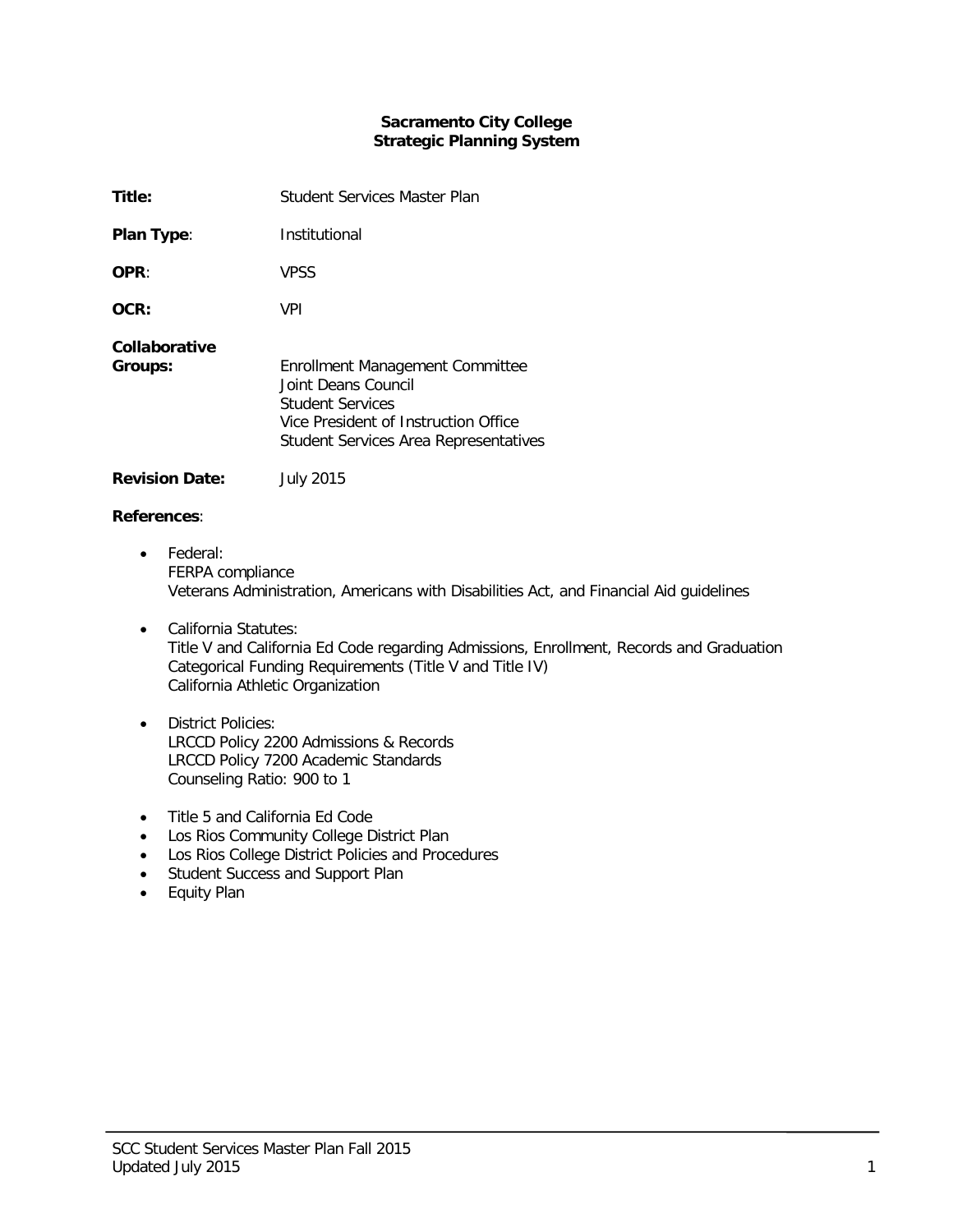## Student Services Master Plan

## Table of Contents

|                                                            | Page |
|------------------------------------------------------------|------|
| Purpose                                                    | 3    |
| <b>Institutional Overview</b>                              | 3    |
| Background                                                 | 3    |
| <b>Mission</b>                                             | 3    |
| Vision                                                     | 3    |
| Values                                                     | 3    |
| <b>Strategic Goals</b>                                     | 4    |
| Overview of the Integrated Planning Process                | 6    |
| Data for Planning                                          | 8    |
| <b>Student Services Mission Statement</b>                  | 8    |
| <b>Student Services Guiding Principles</b>                 | 8    |
| Unit Plans and Resource Request                            | 9    |
| Program Review                                             | 9    |
| Key Issues for Planning                                    | 13   |
| Access                                                     | 13   |
| <b>Financial Aid</b>                                       | 14   |
| Need for Student to Go to College                          | 14   |
| Organization of Student Services Programs                  | 15   |
| Division and Department Goals and Long-range Plans         | 16   |
| Associate Vice President for Enrollment & Student Services | 16   |
| <b>Counseling and Student Success</b>                      | 17   |
| <b>Financial Aid and Student Services</b>                  | 19   |
| CalWORKs                                                   | 21   |
| College 2 Career                                           | 22   |
| Disability Services and Programs for Students              | 23   |
| <b>Financial Aid</b>                                       | 24   |
| Outreach                                                   | 26   |
| <b>RISE</b>                                                | 27   |
| Workability III                                            | 28   |
| Vice President, Student Services                           | 29   |
| <b>Cultural Awareness Center</b>                           | 29   |
| Student Leadership and Development                         | 30   |
| Work Experience Education and Internship Program           | 31   |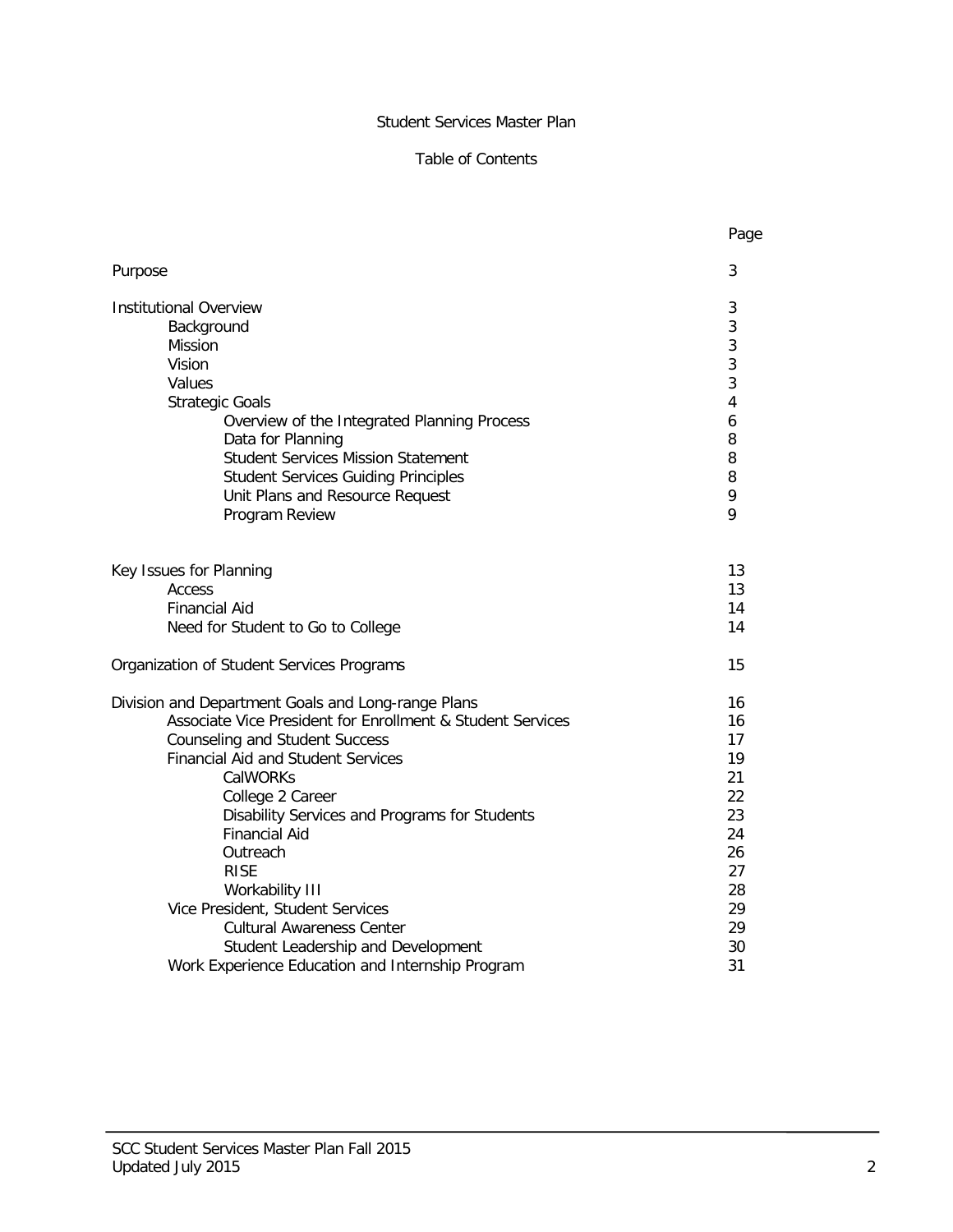# **TITLE:** Student Services Master Plan

# **PURPOSE:**

The Student Services Master Plan is one of three institutional plans that articulates the context and scope of planning in each college service area. The Student Services programs at Sacramento City College will intersect with the overall planning system of the college at every level.

The new 2015 Student Services Master Plan is the result of the Sacramento City College (SCC) Strategic Planning System, a data driven planning cycle which provides guidance and direction on how Student Services will collaboratively work with the college. As part of the "Family of Plans" identified in the SCC Strategic Planning Framework, this Institutional Plan provides a comprehensive system of programs and services essential in order to assure an integrated student pathway through the college experience. It will also give an overview of the role and responsibilities of the Student Services departments, including the context on how each area operates. Student Services creates a welcoming and engaging environment for students and serves the student by integrating services, which contribute to student success at all stages of the students' academic and human development. This work is accomplished by collaborating with all areas of the college.

# **INSTITUTIONAL OVERVIEW:**

## **Background**

Sacramento City College (SCC) is one of four colleges within the Los Rios Community College District (LRCCD) that serves the greater Sacramento (Capital) region. Located near downtown Sacramento, SCC serves a diverse population in the cities of Sacramento, West Sacramento, and Davis. Founded in 1916, Sacramento City College is the seventh oldest public community college in California and the oldest institution of higher learning in Sacramento. The College operates two Centers - one in West Sacramento located adjacent to the City of West Sacramento Civic Center and one in Davis at the University of California, Davis West Village. The Davis Center is the only community college center operating on a University of California campus.

## **Mission**

Sacramento City College is an open-access comprehensive community college serving a diverse student population. We provide a wide-range of educational opportunities and support services leading to transfer, career advancement, basic skills development, degree, certificate attainment, and personal enrichment. Our commitment to continuous improvement through outcome-guided assessment, planning, and evaluation promotes student learning. Through these efforts, we contribute to the intellectual, cultural, and economic vitality of the community.

## **Vision**

Sacramento City College seeks to create a learning community that celebrates diversity, nurtures personal growth, and inspires academic and economic leadership.

## **Values**

Working Together – Pursuing Excellence – Inspiring Achievement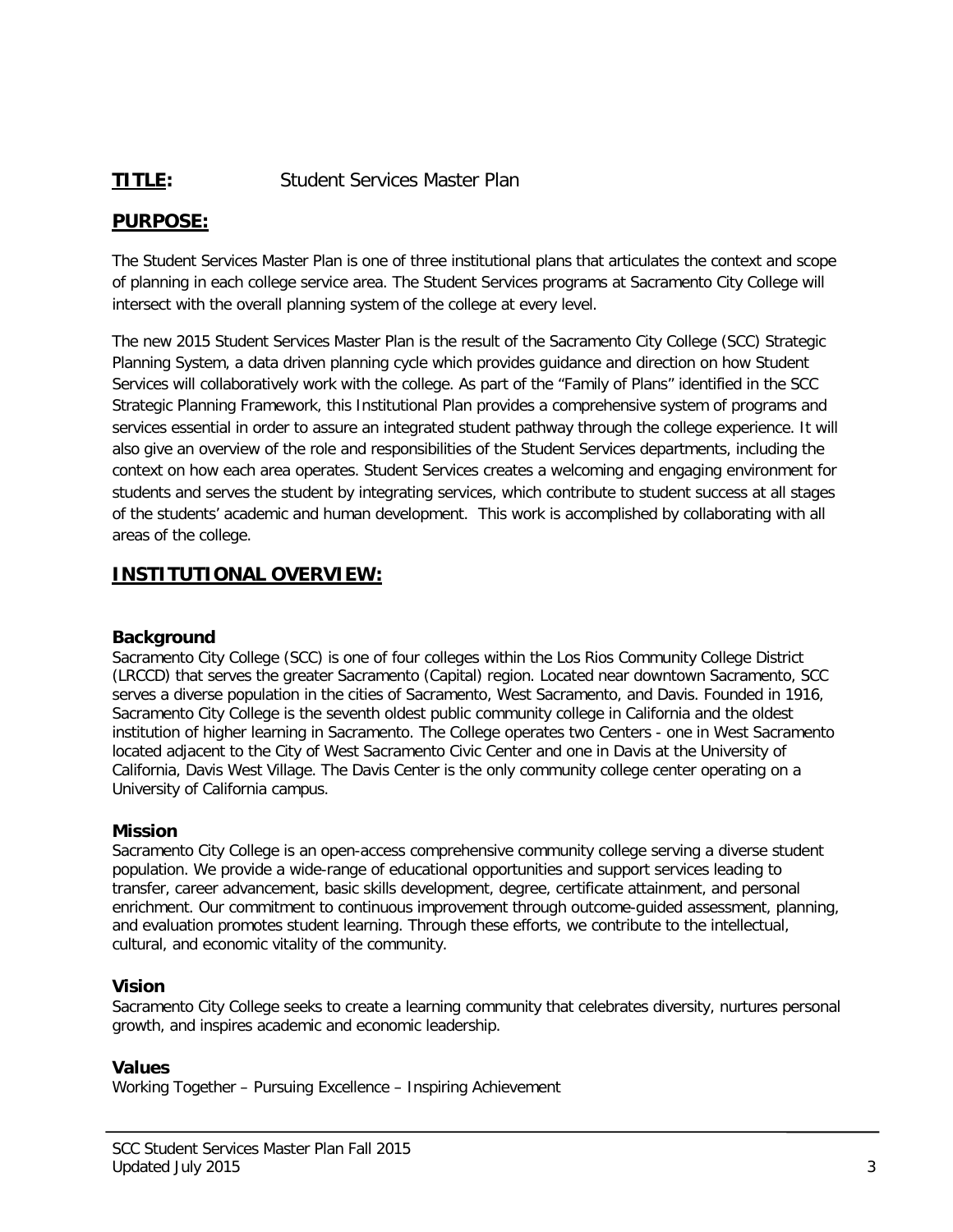**Goals/Strategies**

**SCC Goal A: Deliver student-centered programs and services that demonstrate a commitment to teaching and learning effectiveness and support student success in the achievement of basic skills, certificates, degrees, transfer, jobs and other student educational goals.** 

#### Strategies:

A1. Promote the engagement and success of all students, with a special emphasis on first-year students who are transitioning to college.

A2. Review courses, programs and services and modify as needed to enhance student achievement. A3. Provide students with the tools and resources they need to plan and carry out their education, complete degrees and certificates, and/or transfer.

A4. Improve basic skills competencies in reading, writing, math, and information competency across the curriculum, in order to improve student preparedness for degree and certificate courses and for employment.

A5. Deliver services, curriculum, and instruction that result in equivalent student outcomes for all modalities and locations.

A6. Identify and disseminate information about teaching practices and curriculum that are effective for a diverse student body.

A7: Implement practices and activities that reduce achievement gaps in student success.

A8: Assess student learning at the course, program, and institutional levels and use those assessments to make appropriate changes that support student achievement.

A9: Implement a formal college-wide plan to increase the completion of degrees and certificates across the college.

## **SCC Goal B: Align enrollment management processes to assist all students in moving through programs from first enrollment to completion of educational goals.**

Strategies:

B1. Revise or develop courses, programs, schedules and services based on assessment of emerging community needs and available college resources.

B2. Use quantitative and qualitative data to identify strategies which improve enrollment management processes.

B3. Explore and create multiple ways to disseminate information to students, in order to engage them with learning in the college community.

B4. Support "front door" policies and practices that assist students with the transition to college. B5: Maintain the quality and effectiveness of the physical plant in order to support access and success for students (i.e. modernization, TAP improvements, equipment purchases, etc.).

B6: Expand interactions with community and industry partners in order to increase student opportunities for experiences that help them transition to careers (career exploration, completion of licenses, internships, etc.)

B7: Provide students with clear pathways to goal completion.

## **SCC Goal C: Improve organizational effectiveness through increased employee engagement with the college community and continuous process improvement.**

Strategies: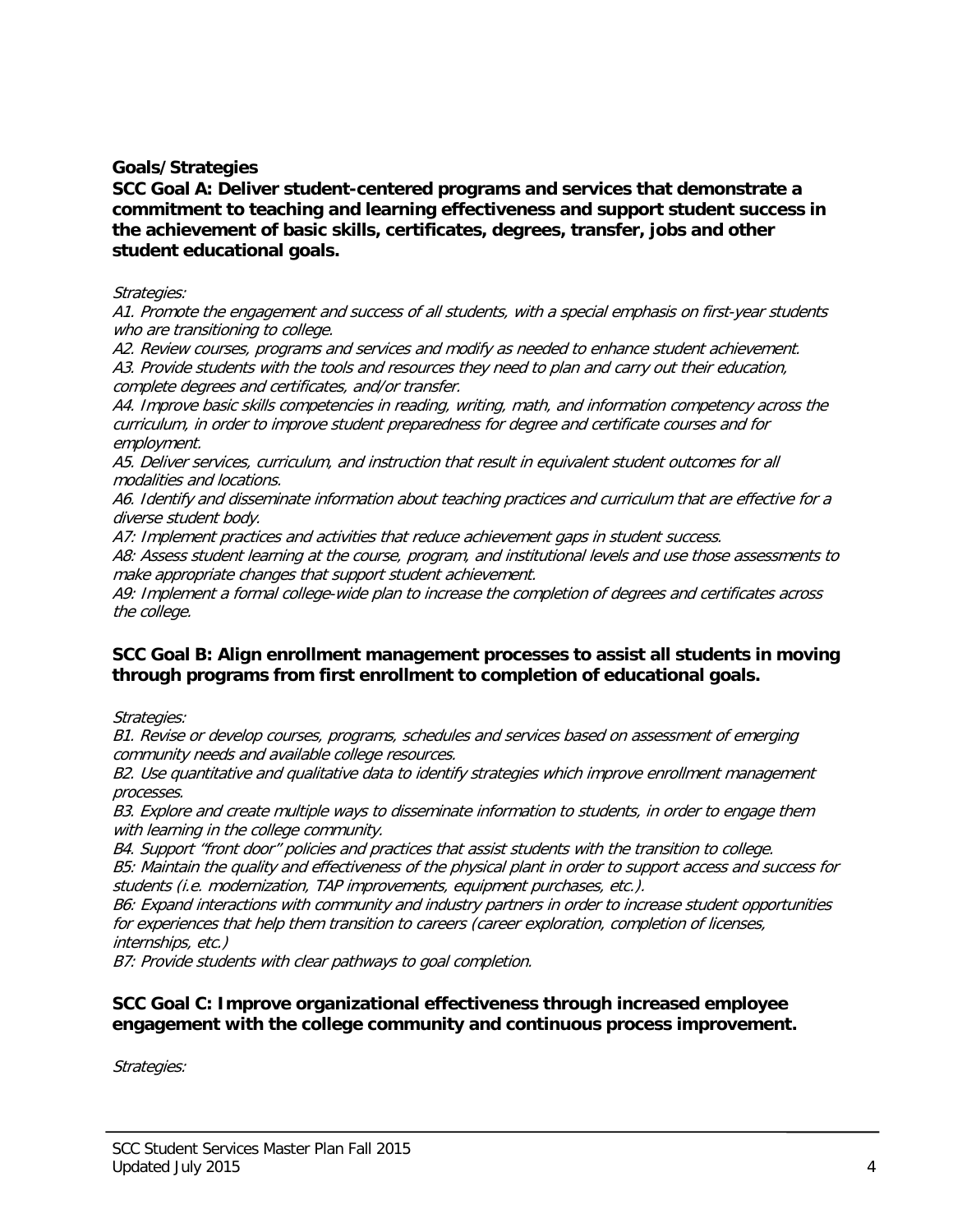C1. Review staff processes, including those for hiring, orientation, training, customer service, evaluation and professional development and modify, as needed, in order to make them more effective and inclusive.

C2. Build and maintain an effective staff that reflects the diversity of our students and community.

C3. Promote health, wellness and safety throughout the institution.

C4. Utilize quantitative and qualitative data to help guide decision-making throughout the institution.

C5: Increase the effectiveness of communication both within the college and between the college and the external community.

C6: Continue to exercise transparent and fiscally sound financial management.

C7: Encourage collegiality, connection, and participatory decision-making at the college.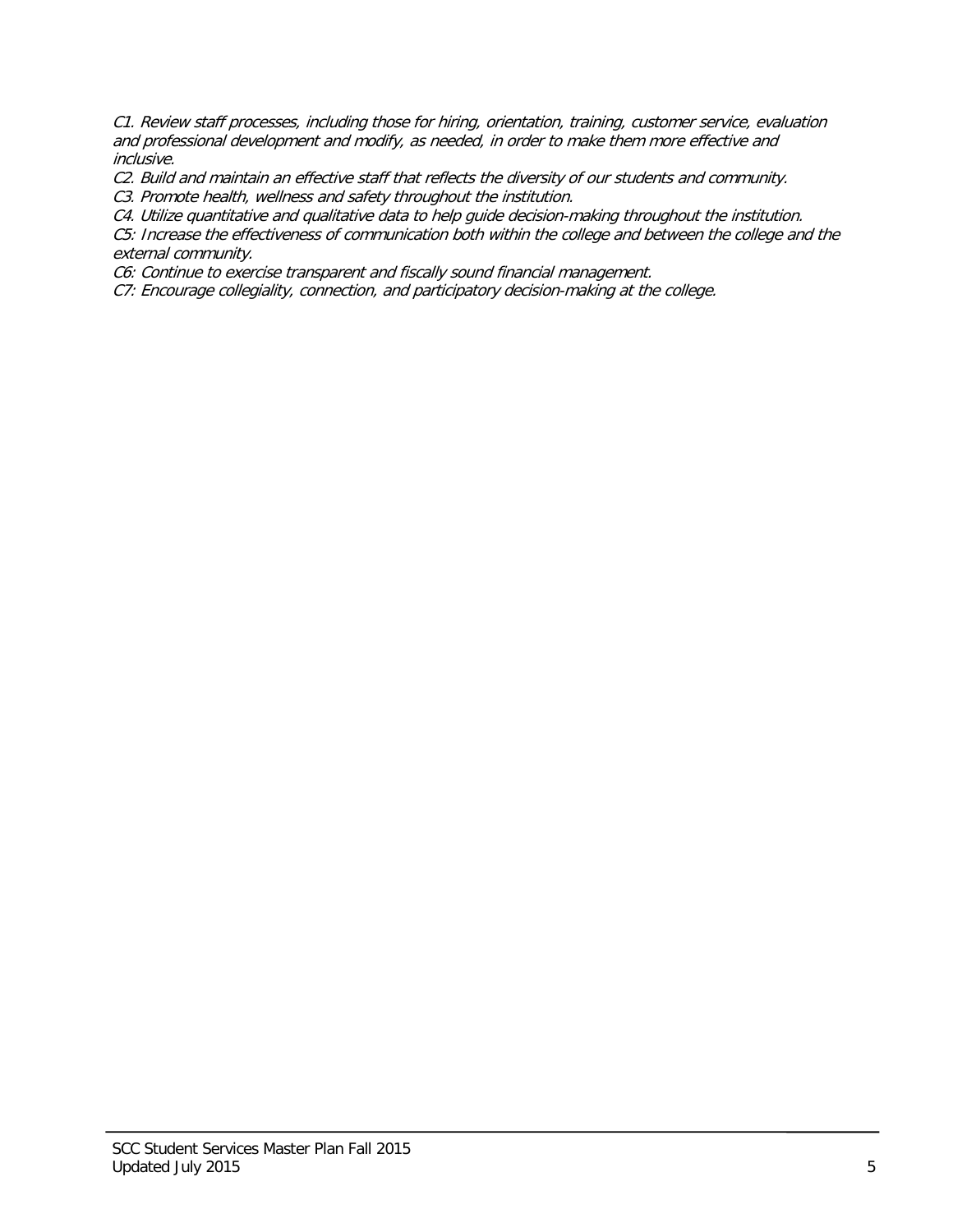# **OVERVIEW OF INTEGRATED PLANNING PROCESS -- STUDENT SERVICES PROGRAMS AND COLLEGE PLANNING:**

The student services programs at SCC intersect the overall planning system of the college at every level. Below is a summary of the Strategic Planning System at the college:



# **Planning Cycle**

**SCHEDULE OF EVENTS**

The above chart illustrates (from left to right) planning for Student Services departments at the college. It begins and ends with the evaluation of data, in conjunction with the college's strategic goals and directions to form objectives. These objectives will enable the college to accomplish its goals. The objectives are first articulated in the department's and/or division's unit plan; required resources – financial, facilities, faculty, classified staff, and or information technology – are requested through the appropriate resource plan. The "Family of Plans" referenced in the previous chart are illustrated by the following graphic.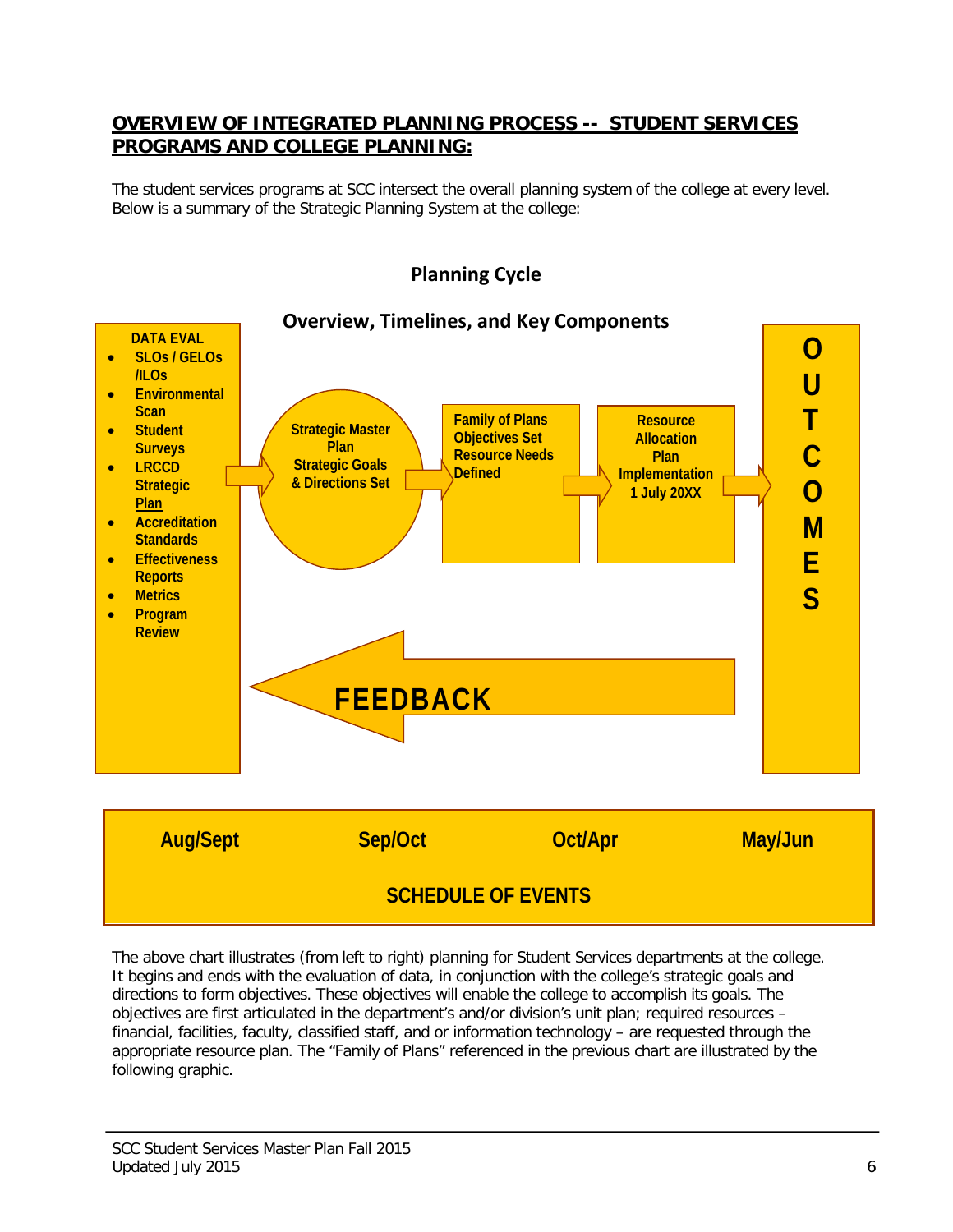# **SCC FAMILY OF PLANS**



Certain programs require a different funding source, usually through "above the line funding." For example, in Student Services, both the Articulation Office and the Resource Center program fall into this category.

Once resources are allocated, outcomes of the objectives are evaluated based on measures of merit established when the objectives were first proposed. These measures indicate relative success of the projects and also become part of the feedback that the unit can be used for evaluation for the next planning cycle.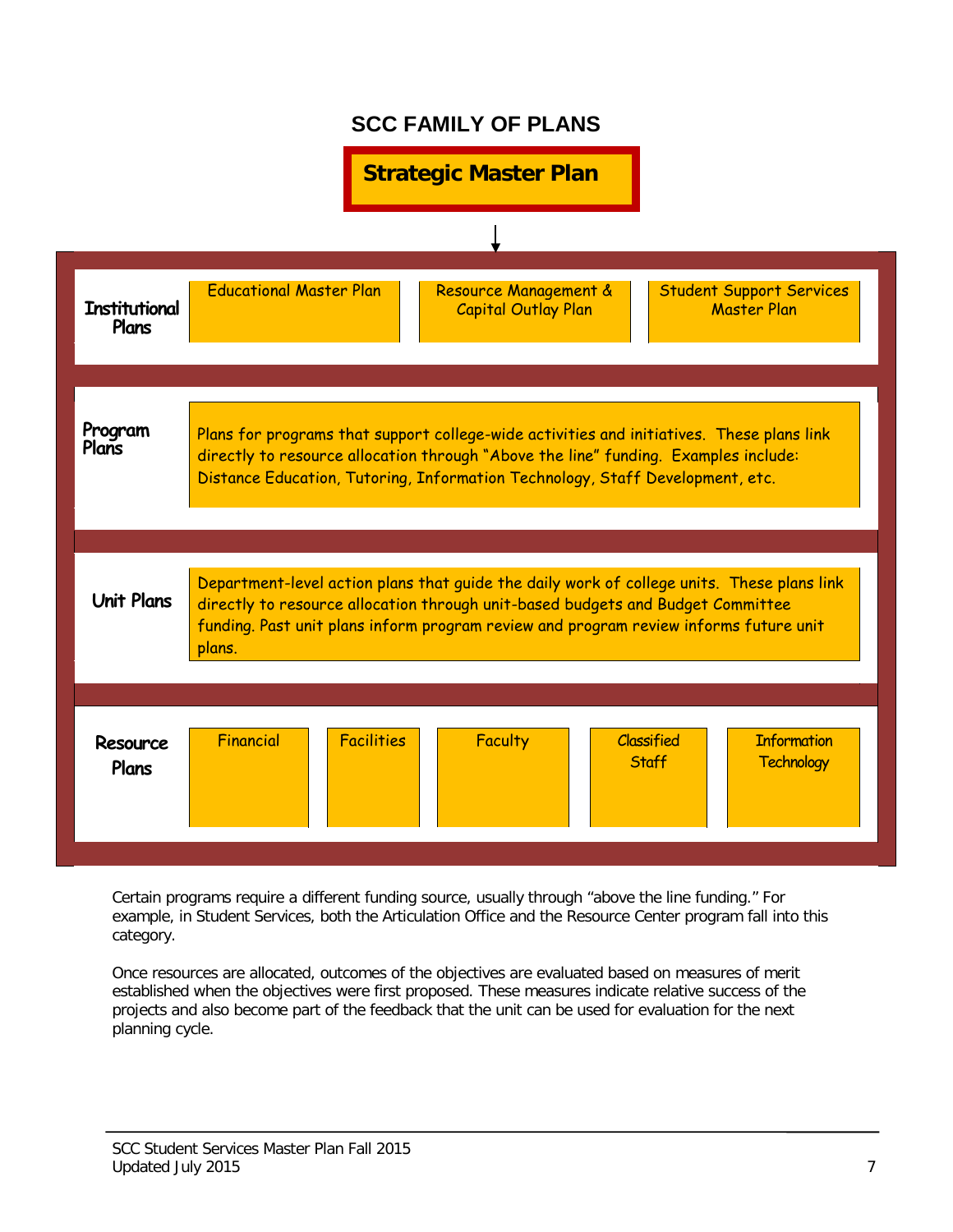# **Data for Planning:**

Both quantitative and qualitative data are reviewed throughout the SCC strategic planning process. This set of data includes:

- Institutional Effectiveness Reports
- Student data (enrollment, demographics, success, achievement, SLOs, etc.)
- Staffing data based on student need
- College metrics
- Program Reviews
- External environmental scan data
- Student and employee surveys
- Los Rios Community College District Strategic Plan information
- Accreditation Standards
- Survey Data (e.g., the Community College Survey of Student Engagement CCSSE)
- Focus groups
- Department evaluations
- SARS data
- Student Feedback cards

## **Student Services Mission Statement:**

The mission of Student Services is to provide seamless services and resources to current and prospective students and to support successful entry through orientation, assessment, counseling, education planning, placement, and achievement of their educational goals. To support student success, we will collaborate with our college-wide and community partners.

## **Student Services Guiding Principles:**

**FOCUS ON THE FRONT DOOR:** Student Services will ensure that all new students feel welcomed from their earliest experience with the college and that they are channeled into and actively engaged in the experiences that matter most to their academic success.

**CREATE A CULTURE OF EVIDENCE:** Student Services will ensure that its plans and actions are both meaningful and measurable. We will use evidence (data) within a collaborative framework to develop a shared sense of meaning to guide our decisions and to assess and continually improve our services.

**COLLABORATE WITH EACH OTHER:** Student Services will support and aggressively invest in the growth and development of one another in the spirit of collegiality, understanding that improving our service to students require collaboration across our student services units, our college, and our community.

**CLOSE THE GAP:** Student Services will create a supportive and dynamic campus environment that preserves and enhances the diversity and equity for students. In collaboration with the entire college community, we will identify and remove institutional barriers to student access and success, and therefore, close the access and achievement gaps for those who have been historically underrepresented and underserved by higher education.

**ONE COLLEGE - MANY LOCATIONS:** Student Services will ensure the consistent delivery of highquality comprehensive services through varied ways in which students access the college: either inperson, main campus, outreach centers, or on-line.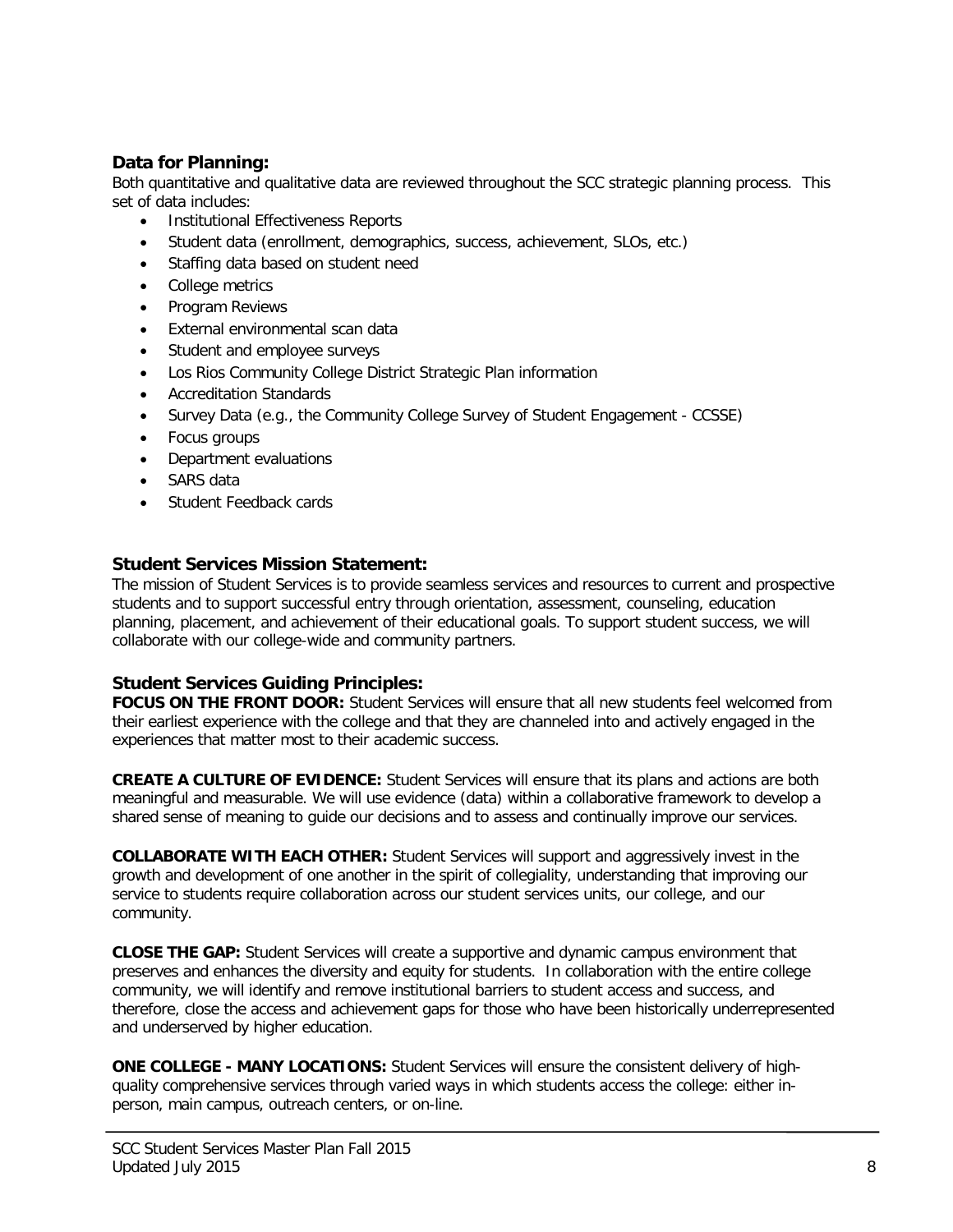**STRATEGIC PLANNING SYSTEM:**



## **Procedures**

Student Services engages in several planning activities. The purpose of these planning activities is to be responsive to the changing needs of our students and community. Through cyclical planning procedures, we will analyze current and future needs, assess current services, identify gaps, identify critical actions and resources needed, as well as assess the impact of actions taken in the past. These procedures are designed to:

- provide a rigorous examination of the services and their outcomes
- engage units in planning program improvements that are responsive to student and community needs
- determine unit, area direction and goals for the next three years,
- foster cooperation and integration of services among Student Services divisions
- provide information for resource allocation.

All units within Student Services will participate in the college annual unit planning procedure as well as the Student Services three-year cycle of program review. In addition, categorical programs, including DSPS, CALWorks, EOP&S, and SSSP and Equity, will follow state-mandated planning and program review procedures.

#### **Unit Plans**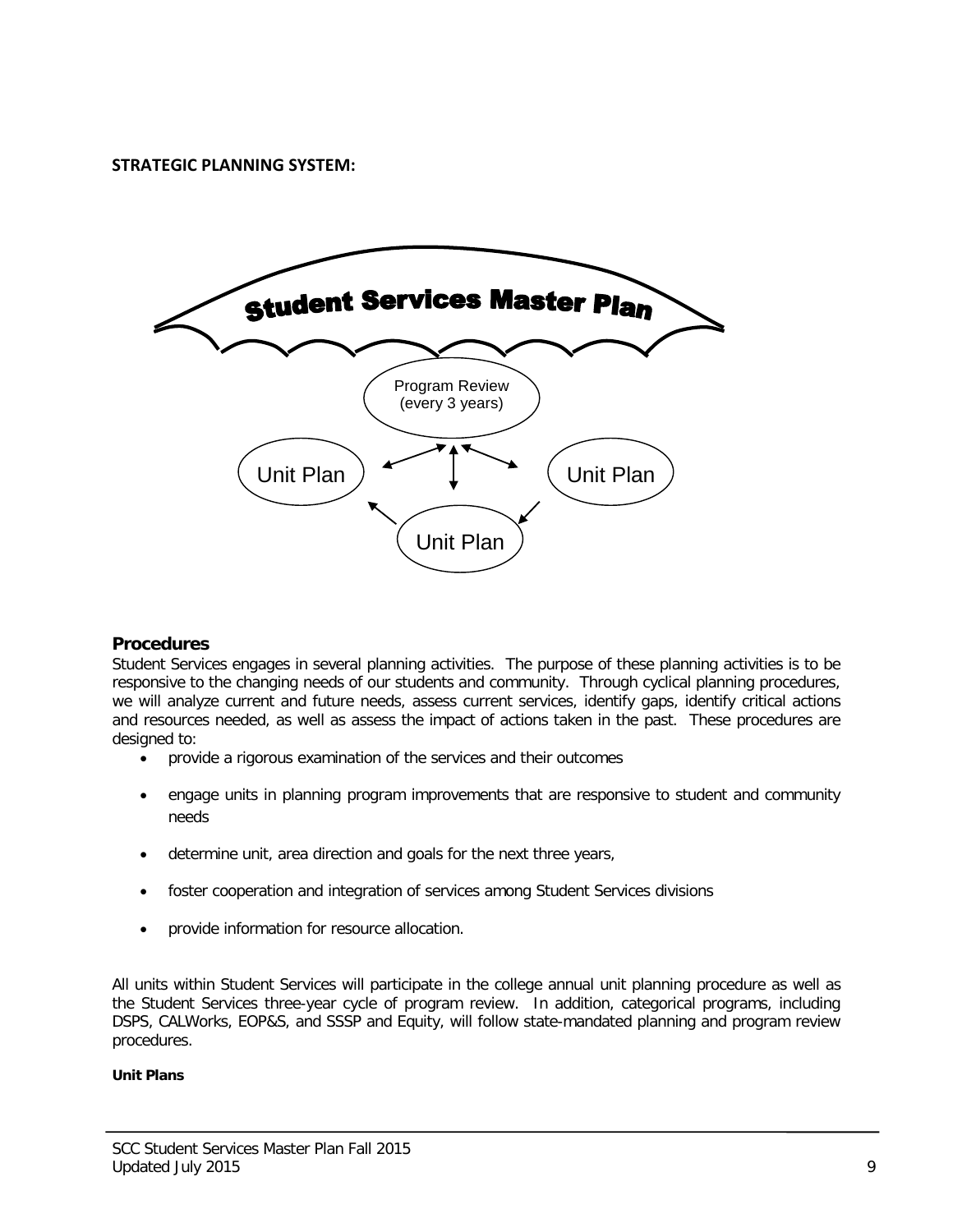Unit Plans are developed once a year in the fall as part of the College Unit Planning process (described in the document Unit Plan). Units identify the objectives that they will work on to support the accomplishment of the Student Services vision and College Goals. Units refer back to the most recent Program Review document as a source for identifying possible objectives and outcome measures. Outcome measures in the Unit Plan also indicate how the unit will measure the Student Services SLOs identified in this document. Using both quantitative and qualitative data, the chair or coordinator and dean will work with the total department to identify what is needed to effectively operate the department to assist students and staff in being successful. After many discussions and review of data, objectives are developed within each area of a department. It is expected that everyone in the department would contribute to the development of the objectives. Once the area completes and prioritizes their objectives, they are combined in a plan for the department to review and prioritize. The dean reviews the objectives, and makes appropriate changes.

The Student Services Deans, Associate Vice President, and Vice President of Student Services will meet prior to the January due date to provide College Service Area (CSA) rankings to the PRIE Office who will review all unit plan objectives and identify those with highest priority to move forward for institutional consideration.

As determined by the College Strategic Planning Committee (CSPC) the maximum number of objectives that can be ranked for Student Services is forty (40). Initially, the Deans, AVP and VP will identify each of their top five (5) objectives for vetting to determine a second ranking of these objectives from one through twenty. Each objective is then ranked by the administrator and the average score begins the ranking process for the first twenty objectives. Discussions are held to determine the order of the objectives, with tied scores discussed to determine their rank.

This process is then repeated for the division objectives ranked five through ten. The result will yield another twenty objectives to be added to the first twenty to meet the Students Services CSA maximum number of ranked objectives to move forward for institutional planning and resource allocation (if required). This process is then repeated for the division objectives ranked five through ten. The result will yield another twenty objectives to be added to the first twenty to meet the Students Services CSA maximum number of ranked objectives to move forward for institutional planning and resource allocation (if required).

The forty prioritized CSA objectives for student services are then placed into the Student Services College Service Area (CSA) column for submission to the PRIE office. All unit planning objectives, after the forty have been identified and prioritized, will be numbered starting with forty-one.

Program Review uses both quantitative and qualitative data to assess the effectiveness of programs and services, and uses this evaluation as a basis for improvement. Based on standards described by the Council for the Advancement of Standards and outlined in Assessment Practice in Student Affairs (Schuh & Upcraft, 2001), program review allows us to measure the extent to which institutional goals are being met, understand how we are meeting students' needs, measure the quality of services, define goals and objectives, highlight areas that need to be resolved to help the college fulfill its mission, and respond to student needs. The Program Review is conducted by the members of the unit every three (3) years according to the calendar below. HCD and Work Experience are on a six-year academic program review cycle. The process begins in February, with a meeting with the department Dean and the Vice President of Student Services. At this meeting the assessment process will be reviewed and an assessment team will be chosen. The data to be used in the program review are identified and collected. The draft of the program review is due to the Vice President in April. The Vice President will review the draft document and provide feedback to the review team.

The final written report is due to the Vice President by May. The VP then reviews the program review reports with the Deans to identify progress towards achieving the previously established outcomes as well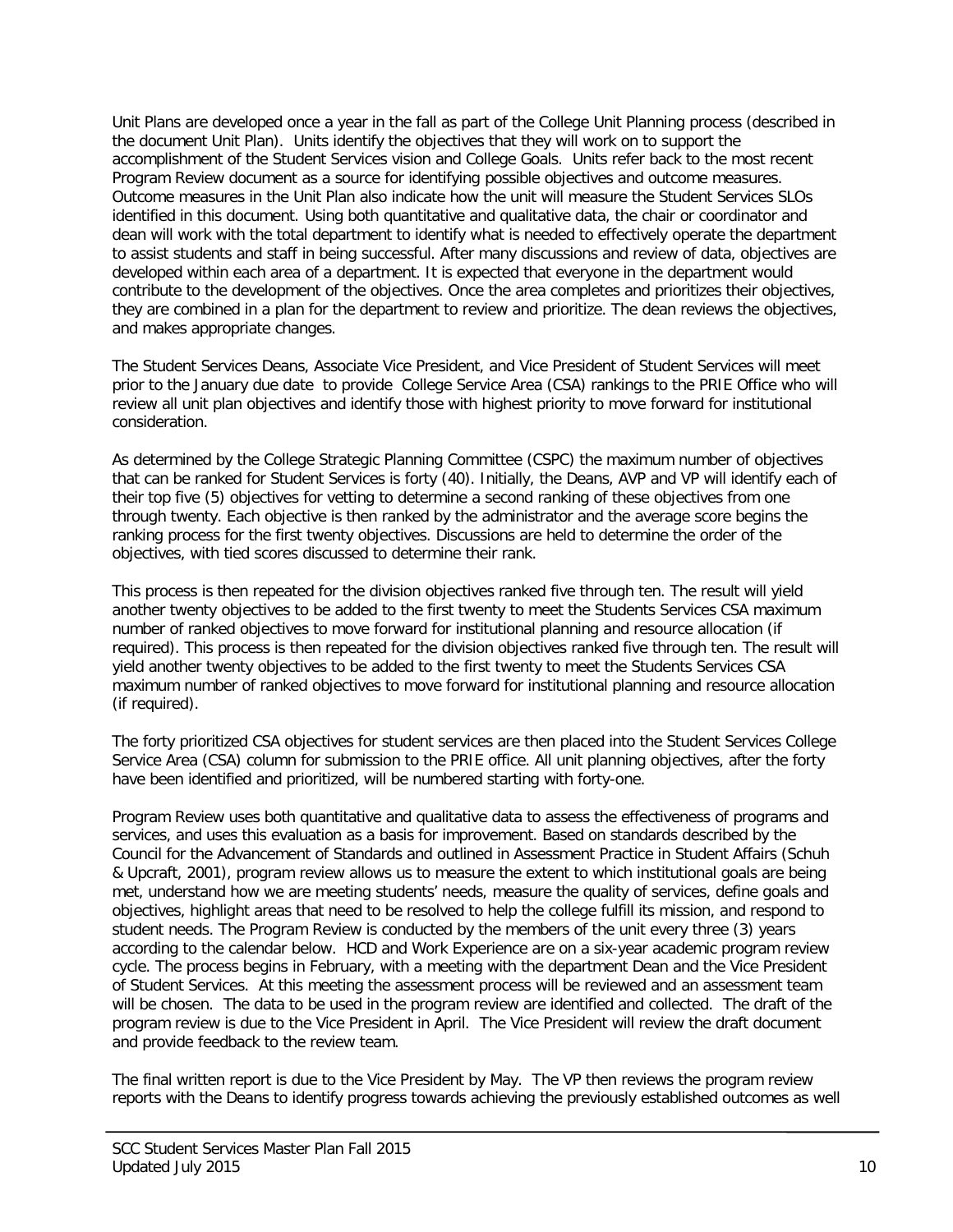as identifying recommendations for improvement. Areas needing improvements will be identified and tracked through the unit planning process to check for continuous progress.

The Program Review report includes a comprehensive review of workflow, functional analysis, accountability, technical resources, communications and relations. The Program Review process addresses the question: "How are we doing related to achieving what we set out to accomplish?" In the Program Review process, each unit reviews its Unit Plan outcome measures and accomplishments for each year since the previous Program Review. During Program Review the unit also reports on its outcome data related to the Student Services SLOs identified in this document. Based on this comprehensive review, each unit includes proposed objectives and required resources in the Program Review to use for unit planning in the next program review cycle.

## **Outcome Measurement**

Achievement of strategic planning goals, strategies, and objectives will be measured though surveys, evaluations, successful completion of goals and objectives, SLO assessments, SSSP core standards completion, as well as qualitative and quantitative methodologies. Outcomes will have periodic reviews throughout the semester and reported in the unit plan and program review annual reports.

## **New Program Development**

Plans for new Student Services programs to improve retention and student success rates for students are facilitated through the unit planning process. Only programs that are data-driven through the unit planning process, the program review and thoroughly vetted within the departments and division are given approval to be submitted for funding and implementation as a pilot program. The Vice president of Student Services will also share the anticipated and potential programs with the other vice presidents and the president of the college for collaborative opportunities.

## **Additional Resources**

Additional resources for required student success programming mandated by the California State Chancellor's Office go beyond the scope of one's department or unit and require additional funding through the Student Success and Support Planning process. The purpose of the Student Success and Support Program (SSSP) Plan (Credit Students) is for the college to plan and document how SSSP services will be provided to credit students. The goal of the Student Success and Support Program is to increase student access and success by providing students with core SSSP services, including (1) orientation (2) assessment and placement (3) counseling, advising, and (4) other education planning services, and the support services to assist them in achieving their educational goals and declared course of study.

More specifically, colleges are to:

- Provide at least an abbreviated ISEP to all entering students with a priority focus on students who enroll to earn degrees, career technical certificates, transfer preparation, or career advancement.
- Provide orientation, assessment, placement, counseling, advising and other education planning services to all first-time students.
- Provide students with any assistance needed to define their course of study and develop a comprehensive Student Education Plan by the end of the third term, but no later than completion of 15 units.
- Provide follow-up services, especially to students identified as at-risk (students enrolled in basic skills courses, students who have not identified an education goal and course of study, or students on academic or progress probation).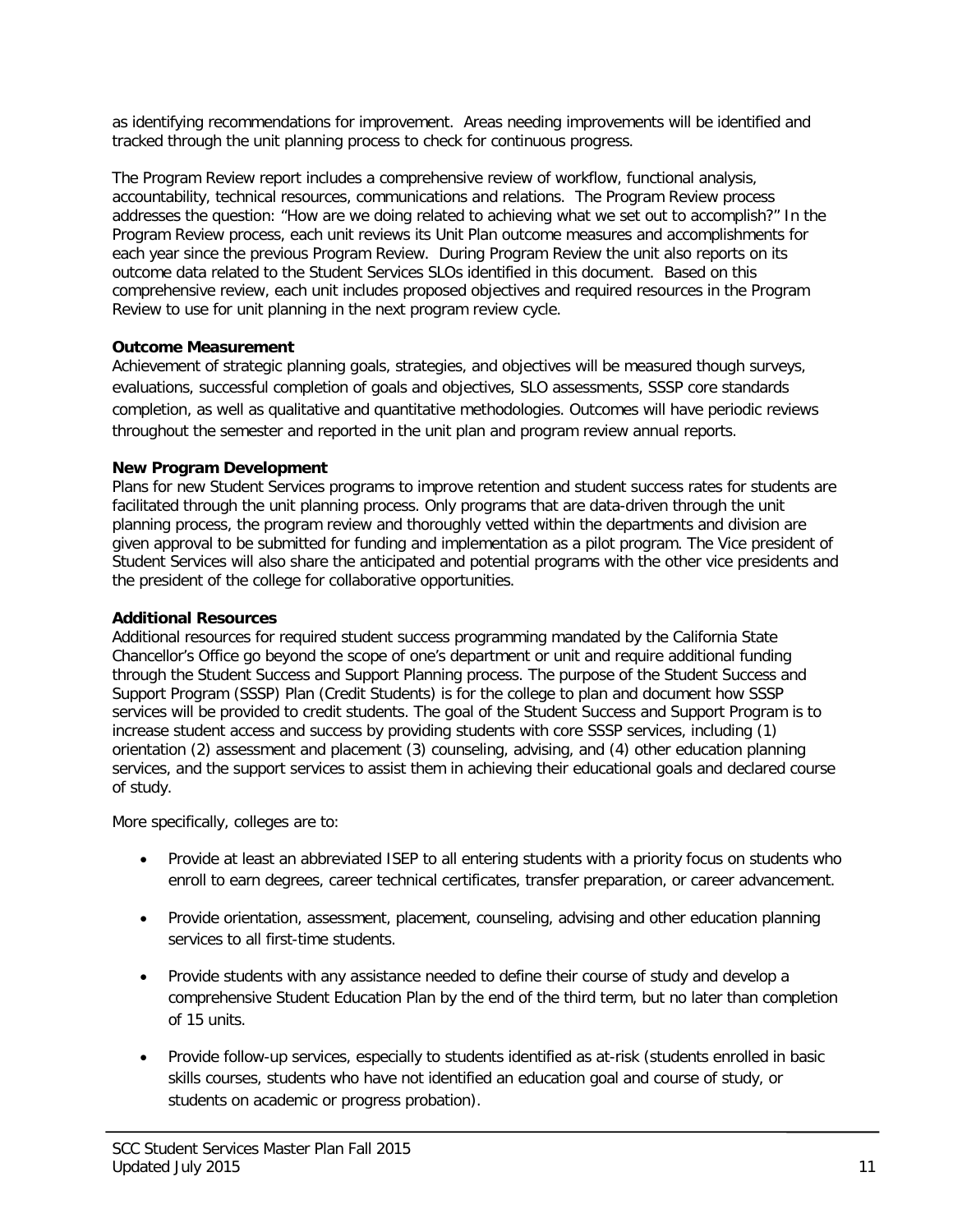The SSSP and Equity Teams provide additional resources to the college as a whole when departments identify in their unit plans that they are implementing programs that are directly related to the SSSP. If the department is awarded funding, quarterly monitoring on how the funds are being utilized is coordinated by the Associate Vice Presidents office. Finally, all departments are brought together towards the end of the semester to submit documentation on how successful they have been in meeting identified goals and objectives from written proposals. The Student Success and Support Plan will be integrated into almost every department in Student Services and each department will be responsible for assessing their level of success in meeting the goals of the SSSP plan. The unit planning process will serve as the catalyst to identify how the goals will be achieved and measured.

## **Long Range Vision**

The Student Services VP, AVP, and Deans meet in a retreat in the spring/summer time frame each year to review this Institutional Plan and develop an integrated long range vision for Student Services. This vision provides the basis for creating and prioritizing unit plans.

| Vision for SCC Student Services                         |  |  |
|---------------------------------------------------------|--|--|
| 1. Culture of Evidence                                  |  |  |
|                                                         |  |  |
| 2. Customer Service                                     |  |  |
| 3. Integrate planning                                   |  |  |
| 4. Provide student support services to outreach centers |  |  |

Each of the four vision objectives were met during the previous Master Plan.

# (1) Culture of evidence:

Each department has produced evidence and data regarding student success, operational management based on student need, program reviews based on data, assessment of Student Learning Outcomes (SLO) used to provide direction in helping students meet goals, use of Community College Survey Student Engagement data in how decisions are made and data usage, even in contract negotiations.

# (2) Customer Service:

The Student Services division advocated for a new Student Services building and was successful in getting approval to build a new facility, which will accommodate "front door services" for new and continuing students. After many meetings, surveys and Student Service Institutes, a decision was made by the planning team to relocate Admission and Records, Disabilities Services, Assessment, Outreach, Orientation and two counselors to the new building. The close proximity will encourage collaboration of these departments' to help create the college's One Stop Center.

(3) Integrated Services:

Student Services has worked toward integrating categorical budgets into the college wide budget process. Student services has also continued to programmatically and operationally integrate with instruction by sharing faculty, staff, administrators and planning processes. Also, within student services departments, we have supported other student services departments financially and through sharing staff.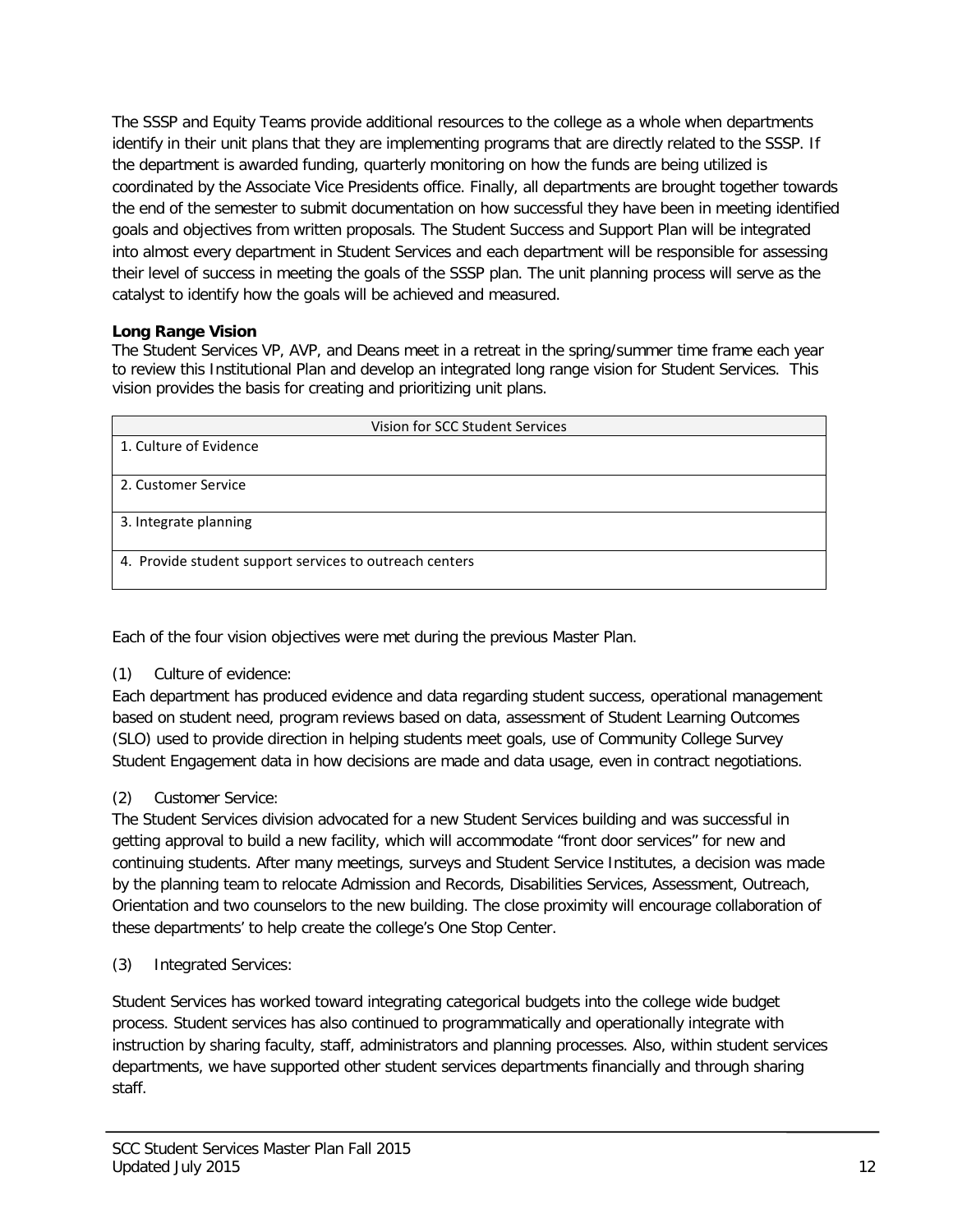## (4) Student Support to Centers:

All areas of Student Services are visible at the centers with deans and staff maintaining a close relationship by attending staff meetings, identifying data informed needs and providing financial support for programming including Student Leadership and Development and the Cultural Awareness Center.

# **Long Range Visions 2016 and Beyond**

- Identify and find solutions to issues that arise from relocating departments into the new Student Services building by using surveys, comment reports, observations, etc.
- Encourage staff to actively participate in creating a positive and productive work environment.
- Based upon data, relocate remaining Student Services departments.
- Create a Call Center in the new Student Services building.
- Increase Student Success and Support Core Standard Completion rates
- Produce new student information in a "411 to Success" format.
- Use social media to communicate with the entire student body for emergencies and general information.

# **Key Issues for Planning**

## **Retention and Timely Completion**

Retention is a complex problem. The focus on completion has the potential to influence the projectory of long term success and survival of students. The college is experiencing the same demographic changes as the community at-large. The potential for educating all students will depend substantially on the ability of faculty and staff to be able to relate to and utilize teaching practices that reflect the changes occurring demographically, often referred to as culturally responsive teaching practices. That is part of the challenge of retention. Being able to relate to the students being served, including building relationships, has the potential to improve retention rates. Teaching and learning go hand in hand. The focus on student learning is key. Students have to internalize the pathway to completion, instead of an often fragmented course-by-course set of classes to endure.

Positive results from accountability measures, effectiveness and quality services and instruction as part of the accountability process of faculty and staff will encourage opportunities for students to commit to the timely completion of their educational goals, excluding things that are beyond college control. Focusing on those things that are important and satisfying to students and teaching in a manner they can relate to play an essential role in retaining students for the long haul.

There are a number of variables involved in students completing their education in a timely fashion. Surveying, compiling and analyzing information throughout the student's college experience done by faculty and staff, as well as helping them with written plans, along with periodic checking will help them see that others are invested in the completion of their educational goals.

## **Access**

Access plays a major role in meeting the educational needs of the communities we serve. As a result, community colleges have become more essential. Four-year institutions expect students to come prepared to succeed, as well as come with the prerequisite skills needed for that success. Unfortunately, for whatever reason(s), today's graduating seniors are not as prepared as necessary for success in that setting. As a result, community colleges must provide instruction in developmental education as a service to students needing those skills to ensure success. One of our goals is to help our students become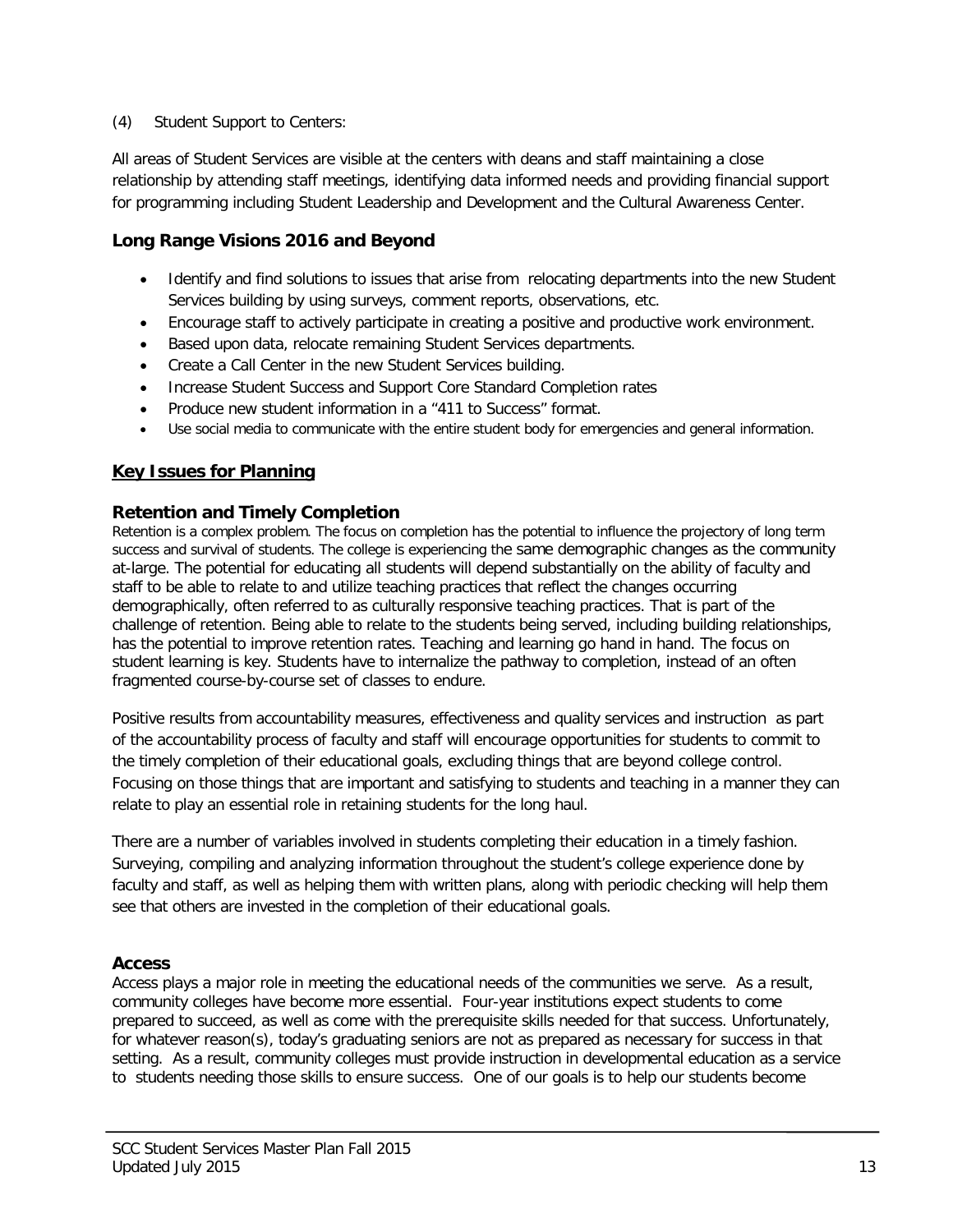prepared for the rigor required academically, for the transition to either work or transfer to four year colleges.

## **Financial Aid**

Cost is a major factor. Without financial aid, students will have to limit the opportunities available to them to pay for tuition and other requirements to attend. Outreach to students, in collaboration with financial specialists, counselors in high school and counselors in college can help direct students to financial aid opportunities with which they may not be familiar or know exist or are potentially qualified to receive to attend or continue their education. Institutional funding, as well as other outside sources, will be keys to maintaining student enrollment. Some of the best and brightest students and those students who are most likely to be at risk may be denied an education because they lack information regarding financial aid.

A number of our students, through no fault of their own, have parents who are unable to assist with enrollment fees because of their low income status. Such families generally qualify and live in low income housing and receive other state and federal assistance. Oftentimes, although some students complete high school, they must work to help their families financially. Such students qualify for financial aid. If ongoing attention is given to the financial needs of students, the college's retention rates will improve. Dropout rates will decline.

# **The Need for Students to Go to College**

The Department of Education mandated that secondary schools throughout the United States be required to focus on preparing all students for college or job readiness, in an effort to improve their lives when they join the workforce or attend college. Community colleges have served as the institution to fill the void for those students who graduate, and are not prepared to enter the workforce . The goal is to help students have a competitive edge.

The previous standards in schools did not focus on skills necessary for success. They did not focus on preparing students for the years after high school—for "the real world." Currently, educators are being made aware of the fact that it is their responsibility to prepare students for work and/or college, not simply get the correct number of credits to graduate. Students are frequently ill-prepared to do either.

Community colleges have served as the education setting to help prepare students for four year colleges, and especially those students with the desire to continue their education but lack skills in math, language arts and technology communications.

21<sup>st</sup> century global society requires students to go beyond high school and have the skills, knowledge and understandings necessary to successfully compete in the current job market, as well as have the ability to compete against international students, coming from countries that are frequently ranked substantially and consistently higher than students graduating in the United States, especially in the areas of math and science. Some form of college has become essential to succeed and compete in our society.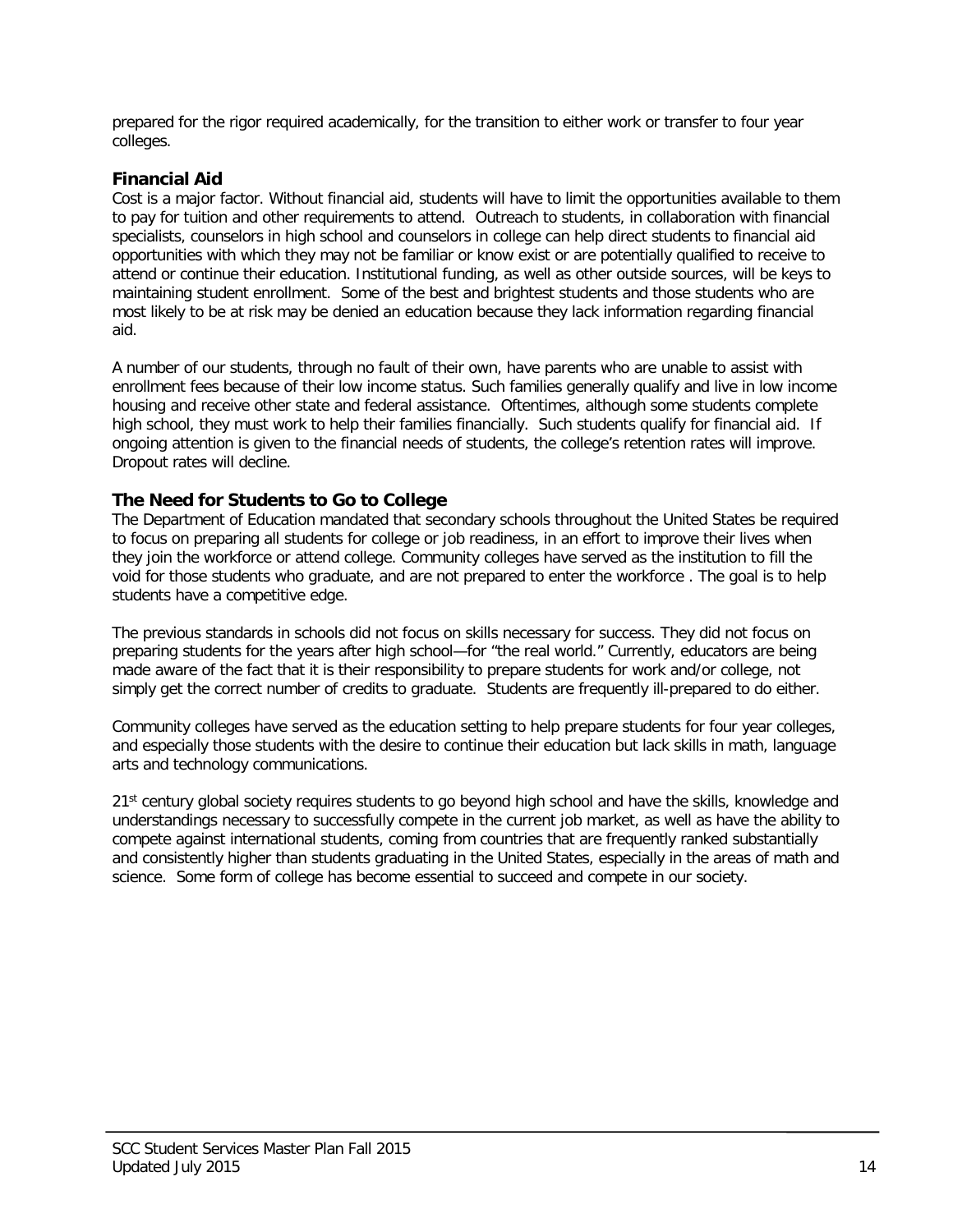# **ORGANIZATION OF STUDENT SERVICES PROGRAMS**

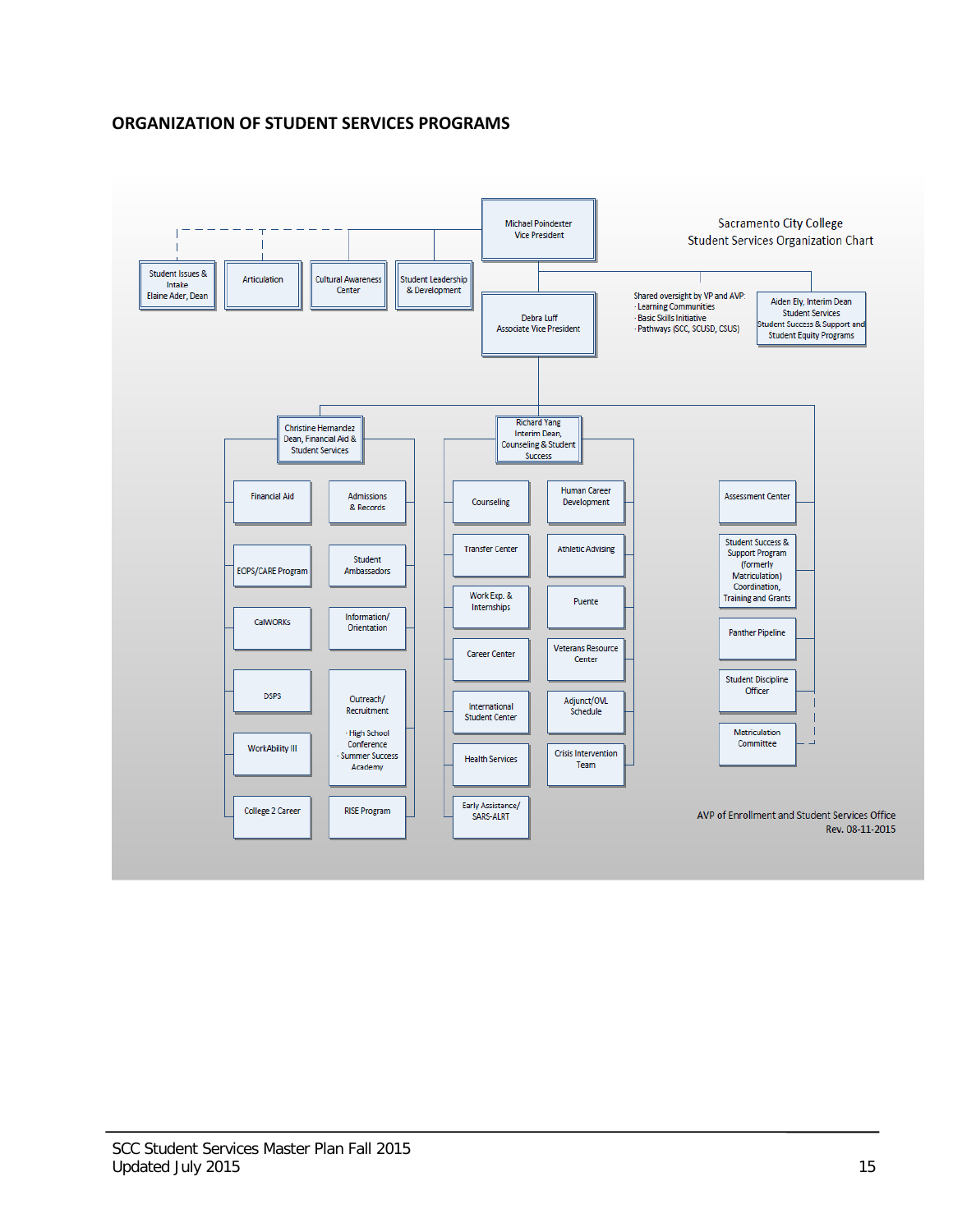## **Sacramento City College Student Services Master Plan**

## **Associate Vice President for Enrollment and Student Services**

#### **Mission of Division:**

The mission of Student Services is to provide seamless services and resources to current and prospective students to support successful entry, placement, progression, and achievement of their educational goals. To promote student success, we collaborate with and support our college-wide and community partners. The AVPESS supports the work of the Counseling and Student Success, Financial Aid and Student Success and the Student Equity and Success divisions of student services.

## **What is the primary driver for the Division's long-range (3-5 year) goals?**

- 1. Enrollment growth will be the primary focus of the work for this office in an effort to stave off district stabilization with the state.
- 2. The primary focus of this office will be the continued integration of the Student Success and Support Program (SSSP) plan and Student Equity Plan as institutional plans for SCC.
- 3. Continue to further enhance and refine the processing of financial aid packages for our students.
- 4. Increase opportunities for student services and instruction to partner on activities.
- 5. Messages to students focus on positive, successful college student behavior and encourage use of student support and campus resources.

## **List the Division's long-range (3-5 year) goals:**

- 1. Enrollment growth. Meet growth targets as established by the district.
- 2. Transition the new Dean of Student Equity and Success into SCC culture and SSSP/Equity planning.
- 3. Focus on timelier awarding of financial aid for our students.

## **Staffing of Department:**

**Name Job Title** Debra J. Luff, Ed.D. **AVPESS** Craig Hart Grant Clerk

Sandra Belmares **Administrative Assistant** Administrative Assistant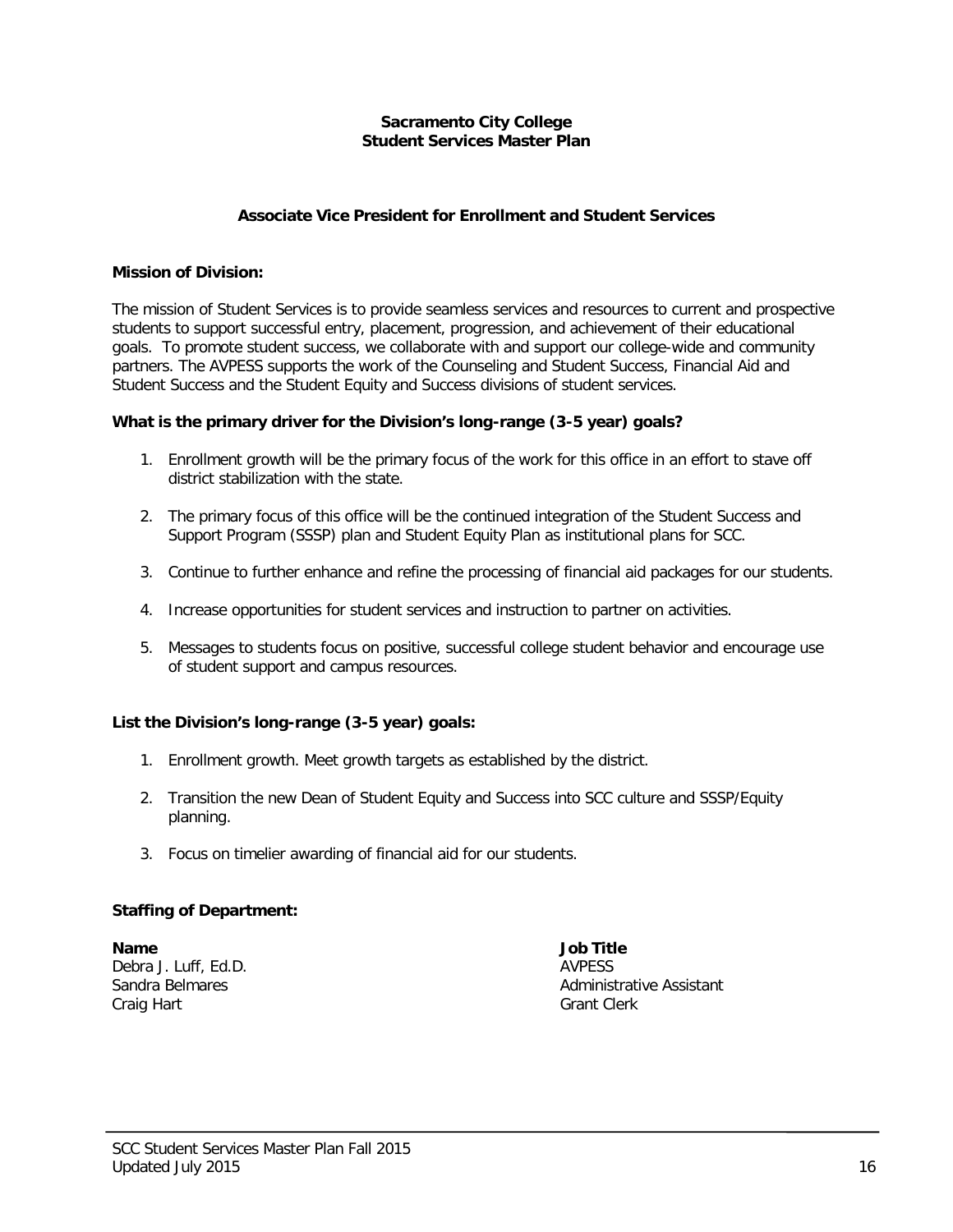## **Counseling and Student Success**

## **Mission of Division:**

The Sacramento City College Counseling Department recognizes that higher education plays an important role in the improvement and enhancement of all individuals in our diverse community throughout their lives. Our mission is to ensure all SCC students have access to the full array of academic programs and support services. The department provides academic, career, personal, crisis (short-term) and multicultural counseling to assist students in the attainment of their educational and personal goals.

## **What is the primary driver for the division's short-range (1-3 year) goals?**

Student Success and Support Program guidelines and regulations working with high risk groups such as first time students, students of color that are underserved, student who have not identified a major, and those students who have assessed into basic skills for English reading and writing and mathematics.

## **List the division's short-range (1- 3 year) goals:**

- 1. Build collaborative efforts with faculty from other divisions for SSSP activities
- 2. Hire 1-2 additional fulltime, tenure track counselors
- 3. Decrease Advanced Education individual counseling appointments by offering group counseling
- 4. Diversify and improve student access to information and to counselors on the SCC Counseling Website
- 5. Highlight program elements of Umoja, Puente, PALS, for recruitment
- 6. Recruitment and supervision of Student Ambassadors dedicated to Counseling Department and SSSP activities.
- 7. In collaboration with A&R, develop and refine group counseling methods for first-time college students, including clicker technology.
- 8. Provide for online counseling services through CCC Confer.
- 9. Hire and train new Student Ambassadors (matriculation) to assist with the provision of group iSEPs and other related activities such as classroom visitations
- 10. Procure additional resources (counseling hours, SPA, and/or others) to provide Early Alert Probation Pilot targeting first-year students who are in probation 1 status after their first semester to prevent further academic problems and to improve student success

## **List the Division's long-range (3-5) goals:**

- 1. Have licensed Mental Health Services available to SCC Students
- 2. Equip RN 139 as a Smart Classroom making it more suitable for student group and department presentations.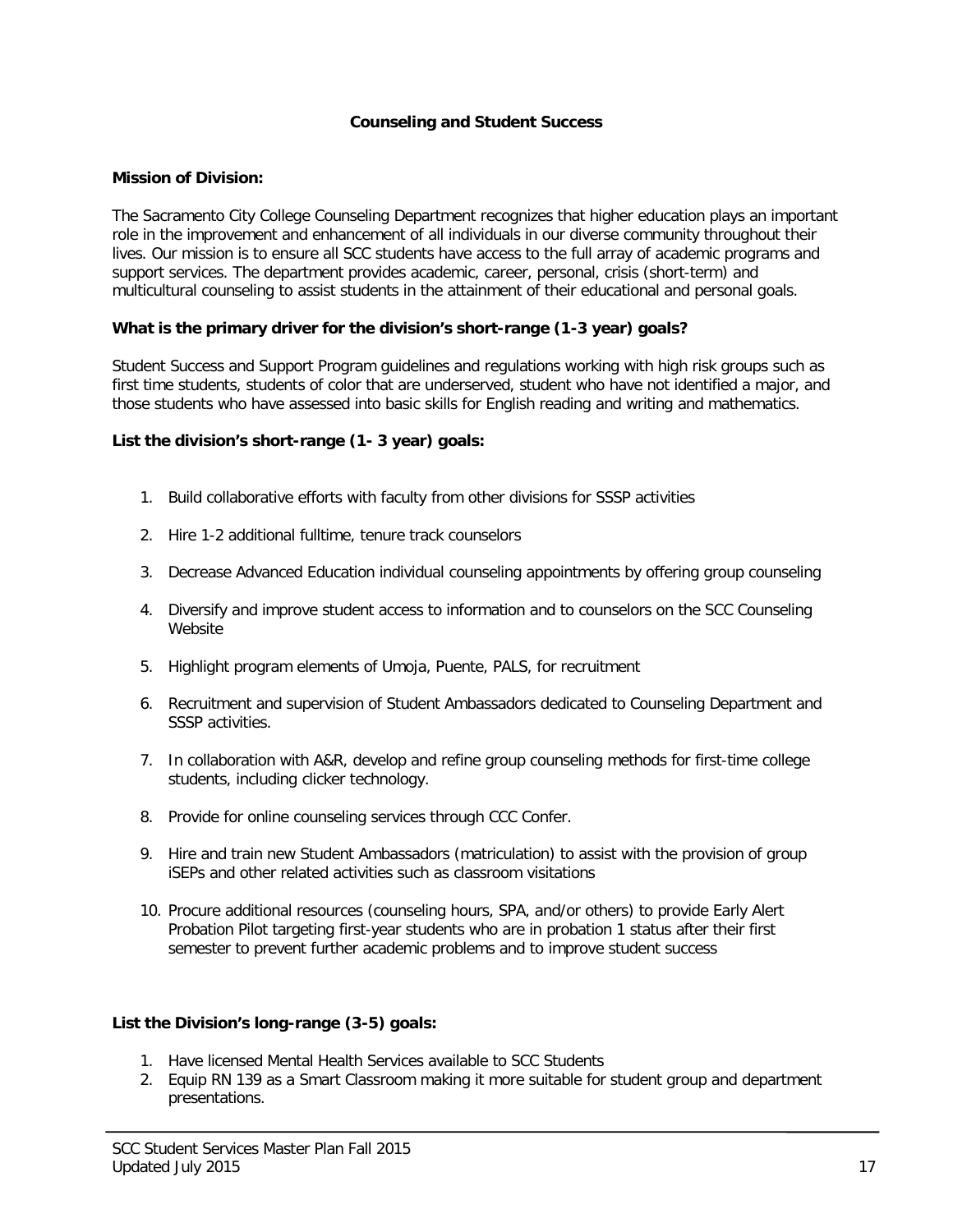3. Secure commitment for sufficient space (and reconfiguration, if necessary) for all Counseling Division areas that will remain in existing buildings/structures and not relocating to the new Student Services Building (General Counseling, Veteran's Resource Center, International Students, & Career Center)

## **What is the primary driver for the Division's long-range (3-5 year) goals?**

Maintain consistent service to students to minimize them having to search for services, rather to provide the traditional "one stop" modality. Also having to meet students technologically to disseminate information and maintain communication.

## **Staffing of Department:**

| <b>Name</b>              | <b>Job Title</b>                                |
|--------------------------|-------------------------------------------------|
| <b>Richard Yang</b>      | <b>Interim Dean</b>                             |
| Mary-Sue Allred          | Counseling Faculty/Veterans Resource Center     |
| Maristella Bacod         | Counseling Faculty/411 for Success              |
| Annette Barfield         | Counseling Faculty/HCD Chair/LRCFT President    |
| Diane Belair             | <b>Counseling Faculty/PALS</b>                  |
| Dinh Bui                 | <b>Counseling Faculty</b>                       |
| Victoria Cornelius       | <b>Counseling Faculty/Athletics</b>             |
| Debbie Gambrell          | Counseling Faculty/International Student Center |
| Shannon Gilley           | Counseling Faculty/Transfer Center/ Interim     |
|                          | <b>Articulation Officer</b>                     |
| <b>Tony Davis</b>        | Counseling Faculty/Umoja                        |
| <b>Mauricio Gonzalez</b> | <b>Counseling Faculty</b>                       |
| Sandra Guzman            | Counseling Faculty/Puente Program Coordinator   |
| Jonathan Harvey          | <b>Counseling Faculty</b>                       |
| Kris Janssen             | Counseling Faculty/Department Chair             |
| Juan LaChica             | Counseling Faculty/RISE                         |
| Leonela Lepe             | <b>Counseling Faculty</b>                       |
| Jamil Malik              | <b>Counseling Faculty</b>                       |
| Keith Muraki             | <b>Counseling Faculty/RISE</b>                  |
| Anh Nguyen               | <b>Counseling Faculty</b>                       |
| Gerri Scott              | Counseling Faculty/Umoja/Student Equity         |
|                          | Coordinator                                     |
| Leila Stone              | <b>Counseling Faculty</b>                       |
| Carmen Villanueva        | <b>Counseling Faculty</b>                       |
| Nichelle Williams        | <b>Counseling Faculty</b>                       |
| <b>Classified Staff:</b> |                                                 |
| Quarmaine Bogan          | Counseling Clerk I                              |
| Mayra Jimenez            | Student Personnel Assistant                     |
| Donna Johnson            | <b>Student Personnel Assistant</b>              |
| Deborah Knowles          | <b>Counseling Division Supervisor</b>           |
| Olga Moskalyuk           | <b>Counseling Clerk II</b>                      |
| Alicia Ruiz              | <b>Counseling Clerk II</b>                      |
| Yolanda Ramirez          | <b>Student Personnel Assistant</b>              |
| Maria Ruiz               | Counseling Clerk I                              |
| Stephanie Solorio        | Counseling Clerk II                             |
| Monica Souza             | <b>Student Personnel Assistant</b>              |
|                          |                                                 |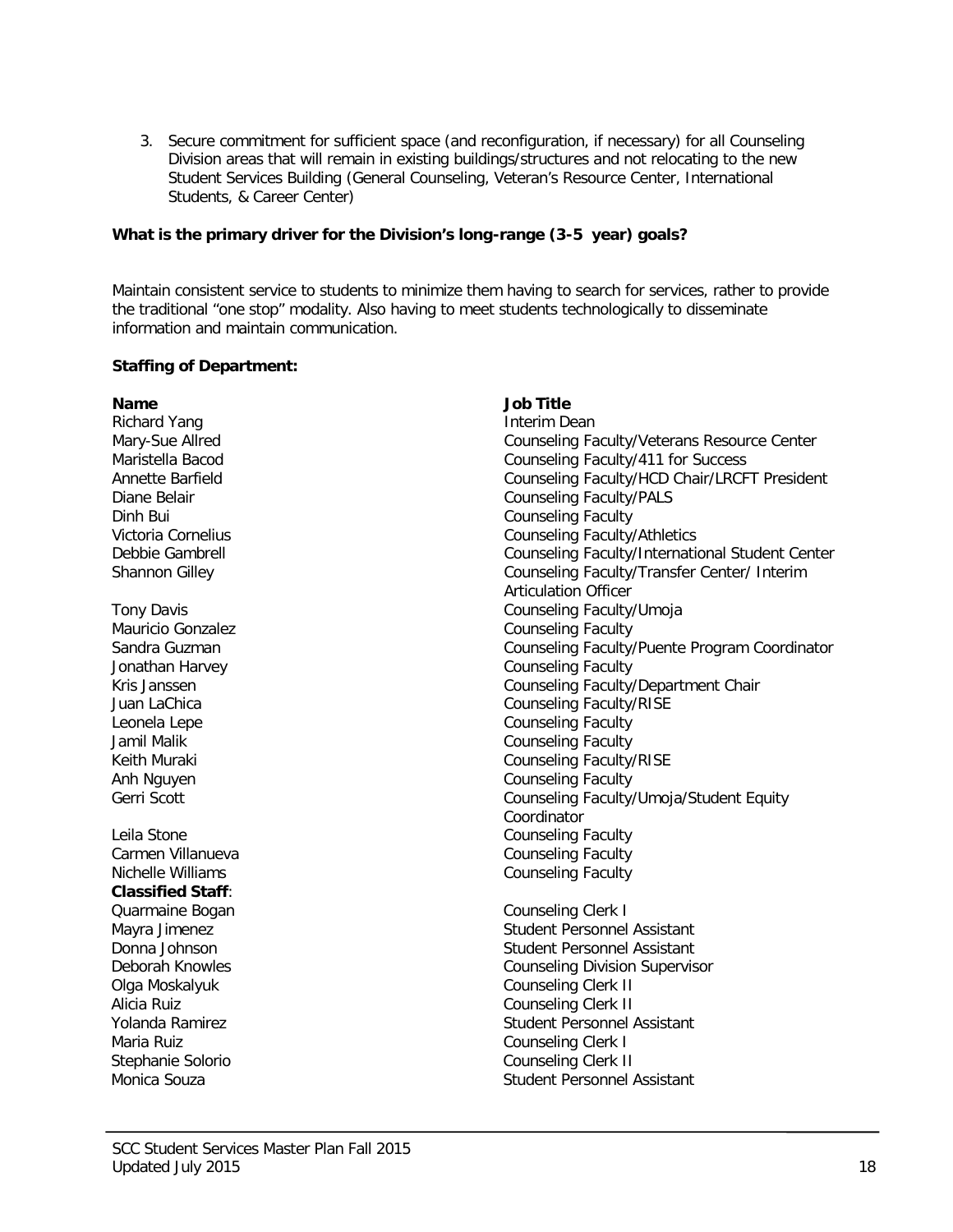#### **Admissions & Records**

The primary purpose of Admission and Records (A&R) is to facilitate admissions and registration, maintain accurate student records, and provide pertinent information to students, faculty and staff regarding college policies and procedures. Further, A&R processes and evaluates transcripts for certificates and degrees; certifies students' achievement of graduation requirements; provides leadership to college wide commencement ceremonies; and certifies the enrollment of students who receive benefits from the Department of Veterans Affairs. Information is staffed by A&R personnel and its mission is to provide general campus information to prospective, new and continuing students; promote and support the SSSP/Matriculation process for students; and support SOS (Students Obtaining Success) student awareness promotions.

## **What is the primary driver for the department's long-range 3-5 year goals?**

The primary driver for both Admissions & Records and Information is student access. In the last three years we have implemented online transcript processing, degree audit, and the Fresh Start program for at-risk students. We want to continually increase the efficiency of our online services. For example: continuous improvement has been made with the online graduation and certificate application process; development of the degree audit feature within PeopleSoft, allowing students to self-assess their status in terms of graduation or transfer; the process to enter the college has been made more accessible by online services such as Orientation.

## **List the department's long-range (3-5 year) goals:**

Moving forward:

- 1. Expand Fresh Start program to students below a 2.5 gpa
- 2. Increase degree audit usage
- 3. Increase graduation rates by engaging the campus community through workshops and classroom visits
- 4. Increase participation in our matriculation process (Steps to Success)

#### **Staffing of Department:**

# **Name Job Title** Kim Goff<br>Courtney Heidelberg National Supervisor<br>Courtney Heidelberg National Supervisor Courtney Heidelberg Evaluator Jacob Kattan Clerk III Michael Kearney Blanche Levy **Clerk III** Courtnee Mack **Evaluator I**<br>
Evaluator I Eduardo C Osorio **I Eduardo C Osorio** Eduardo C. Osorio Laura Reyes-Quillin Clerk II America Rust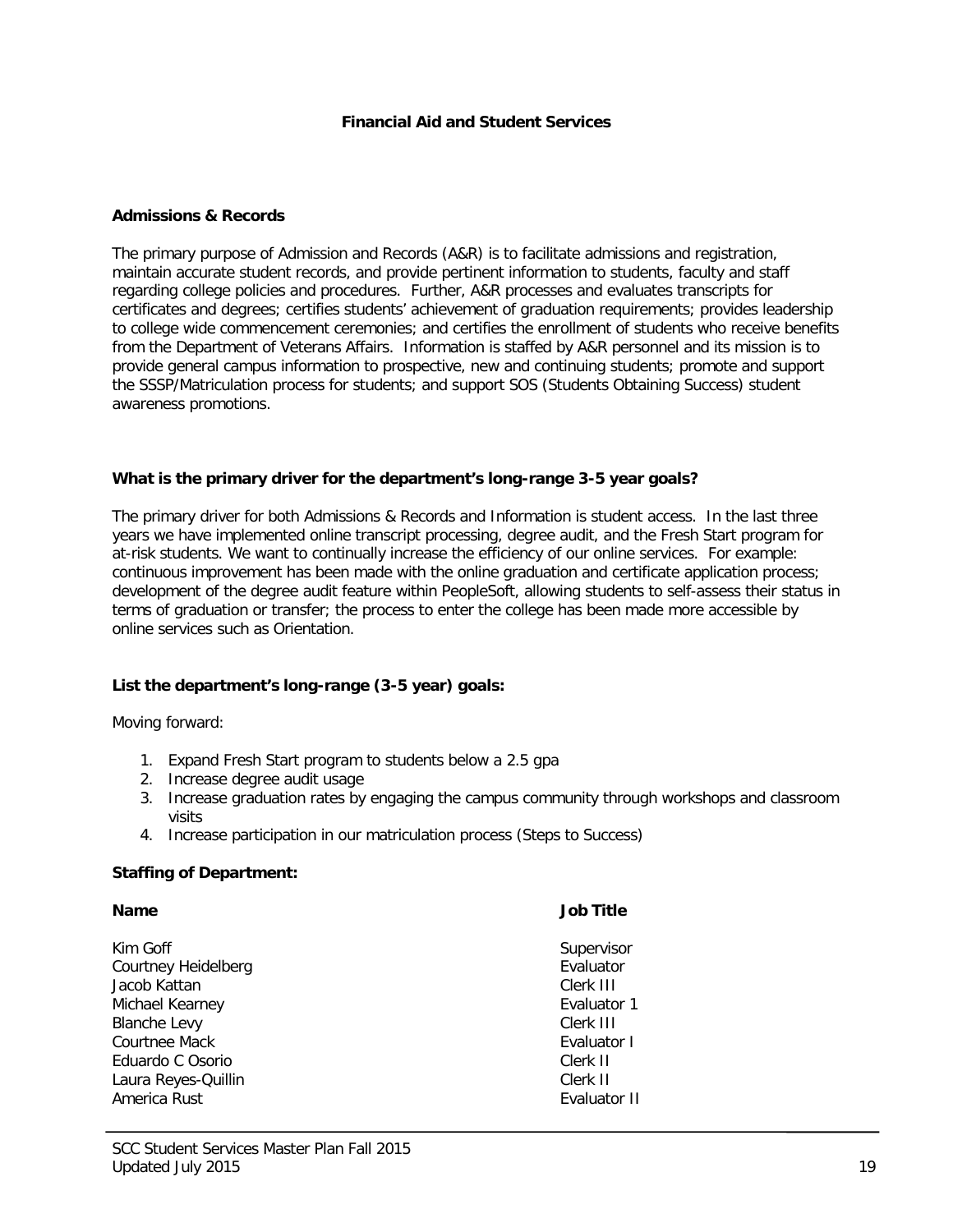# **Admission and Records Staffing continued**

Kandy Umphred<br>Laura S Wong Laura Wong<br>Ruzanna Zakaryan Student Personnel Assistant<br>Clerk II Student Personnel Assistant<br>Evaluator I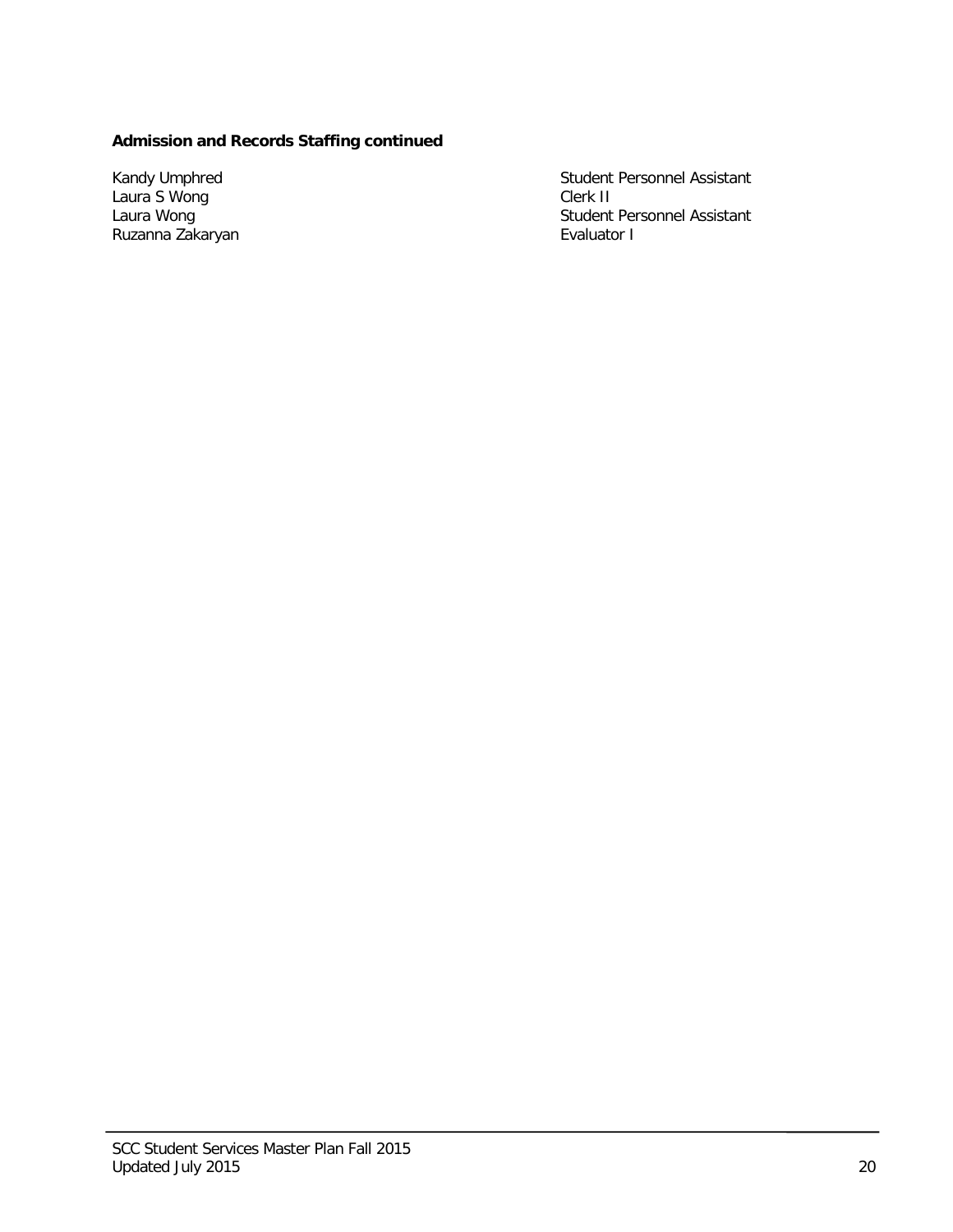## **California Work Opportunity & Responsibility to Kids (CalWORKS)**

Sacramento City College's CalWORKs Program collaborates with Department of Human Assistance, college programs and other local community agencies to provide comprehensive services to SCC CalWORKs students that promote self-sufficiency through education, vocational training, employment and support services. CalWORKs strives to help CalWORKs students obtain lifelong learning to gain access to the work force and a career, while providing support services that help ensure a successful transition.

## **What is the primary driver for the department's long-range 3-5 year goals?**

The college CalWORKs Program is an interagency program that works in conjunction with county requirements. The primary, ongoing, driver for CalWORKs Program participants is preparation for selfsufficiency. CalWORKs students who complete either a certificate or degree are prepared for employment which leads to self-sufficiency. The CalWORKS program encourages and counsels all students to complete iSEP's with a focus on meeting their educational goal within the 24/48 month time clock or a goal of transfer.

## **List the department's long-range (3-5 year) goals:**

- 1. To increase the numbers of students served by 3%-5%. This would bring SCC CalWORKs to approximately 600 at the end of 5 years which is the number of students that CalWORKs was serving 5 years ago in the 2009-2010 academic year.
- 2. To maintain Sacramento and Yolo counties up-to-date on the college services and providing them with the newly developed LRCCD CalWORKs brochure for an increase in referrals.
- 3. To hire a clerk for improved customer service consistency and office support for improved audits.
- 4. To improve community outreach.

## **Staffing of Department:**

**Name Job Title**

Ramona Cobian Supervisor

Velisa Robertson Student Personnel Assistant Student Personnel Assistant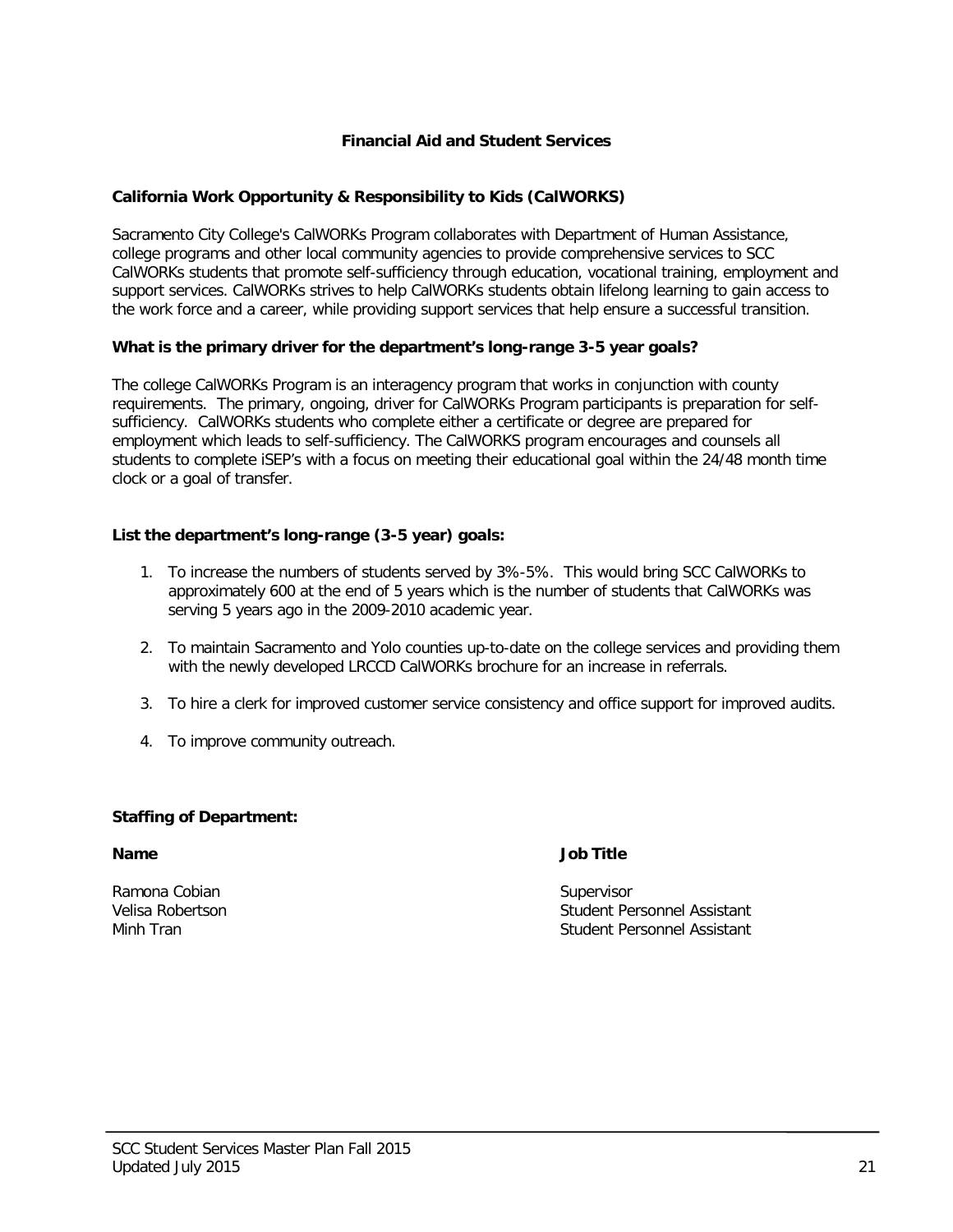## **College 2 Career (C2C)**

The College 2 Career Program is funded by the California Department of Rehabilitation to support students with Intellectual disabilities at Sacramento City College; the program supports the learning needs and employment goals of individuals with disabilities by providing employment preparation and career exploration, first level job placement assistance, internships and work experience, and academic coaching in any college level course.

## **What is the primary driver for the department's long-range 3-5 year goals?**

The primary driver for the College 2 Career Program are students being placed in competitive paid employment once they have completed the academics at SCC.

## **List the department's long-range (3-5 year) goals:**

It is for students to complete their academics goals successfully and move on to the job placement phase and into paid employment. C2C is limited to enrolling 20 students a year.

## **Staffing of Department:**

**Name Job Title**

Tasneem Sah Coordinator/Counselor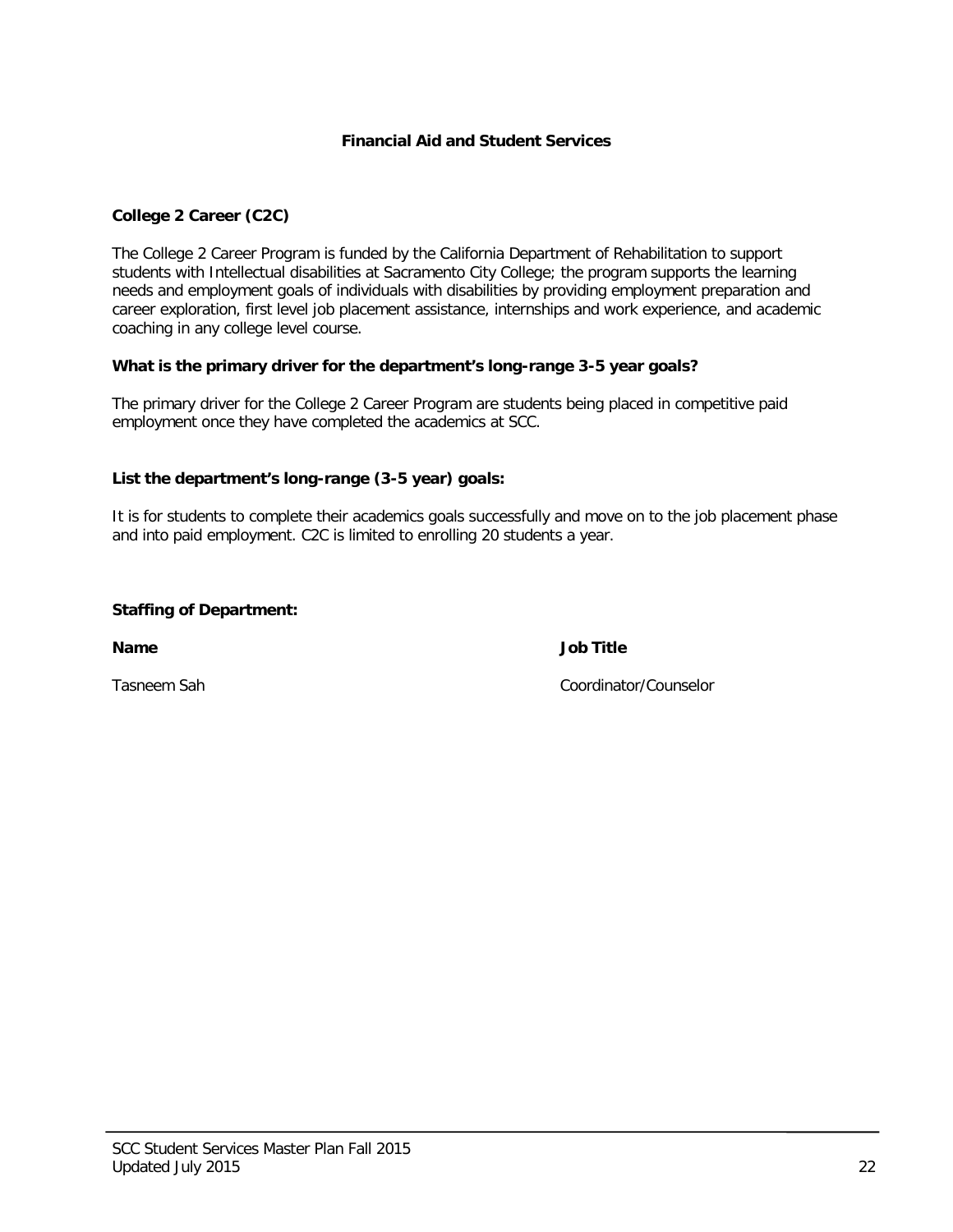## **Disability Services and Programs for Students (DSPS)**

The primary mission of the DSP&S program is to provide appropriate support and accommodations for students with disabilities who are attending SCC. In addition to providing direct support and accommodations to students with documented disabilities, this program also serves as a resource to faculty and staff providing training and in-service to the campus community. The Disability Resource Center is responsible for providing appropriate support and accommodations for all students with disabilities. Disabilities are defined in the California Code of Regulations, Title 5, to include physical, communication, deaf/hard of hearing, visual, learning disability, acquired brain injury, psychological, developmentally delayed and other disabilities.

## **What is the primary driver for the department's long-range 3-5 year goals?**

DSPS is driven by Education code Title 5,the 1973 Section 504 of the Rehabilitation Act and the Americans with Disabilities Act. At SCC the driver is student success for students with disabilities. More immediately the driver for our long range goals of 3-5 years is the unit plan developed by the Disabilities Services faculty and staff. The focus is on improved services and support to SCC students with disabilities.

## **List the department's long-range (3-5 year) goals:**

- 1. Replace the IA (the IA resigned for medical purposes in 2008 and DSPS requested her replacement every year since then) and add an additional IA (approved by administration and Academic Senate in 2009 and requested every year since then)to support he HCD classes taught for LD students
- 2. Replace the IA in the High Tech Center. The IA resigned in 2011 to accept another job and DSPS has requested the replacement every year since then.
- 3. Increase student DSPS success in the areas of Basic English skills, transfer, degree and certificate completion.
- 4. Increase pool of adjunct DSPS counselors.

## **Staffing of Department:**

Anita Sanders Supervisor David Hagerty<br>Linda Hibbard Toni Newman Leslie Parker Counselor Nataliya Yaroshevich<br>
Marina Zanardelli Counselor<br>
Marina Zanardelli Counseling

# **Name Job Title**

Gwyn Tracy Coordinator/Counselor Aurora Daksje<br>Cassandra Foster Student Personnel Assistant<br>Student Personnel Assistant Cassandra Foster Cassandra Foster and The Cassandra Foster and The Cassandra Foster and The Cassandra Foster and The Cassandra<br>Intrepreter/Transliterater<br>Intrepreter/Transliterater Educational Media Design Specialist<br>Professor Student Personnel Assistant<br>Counselor Elaine Stagner **Interpreter/Transliterater** Interpreter/Transliterater Fong Vang Student Personnel Assistant Counseling Clerk II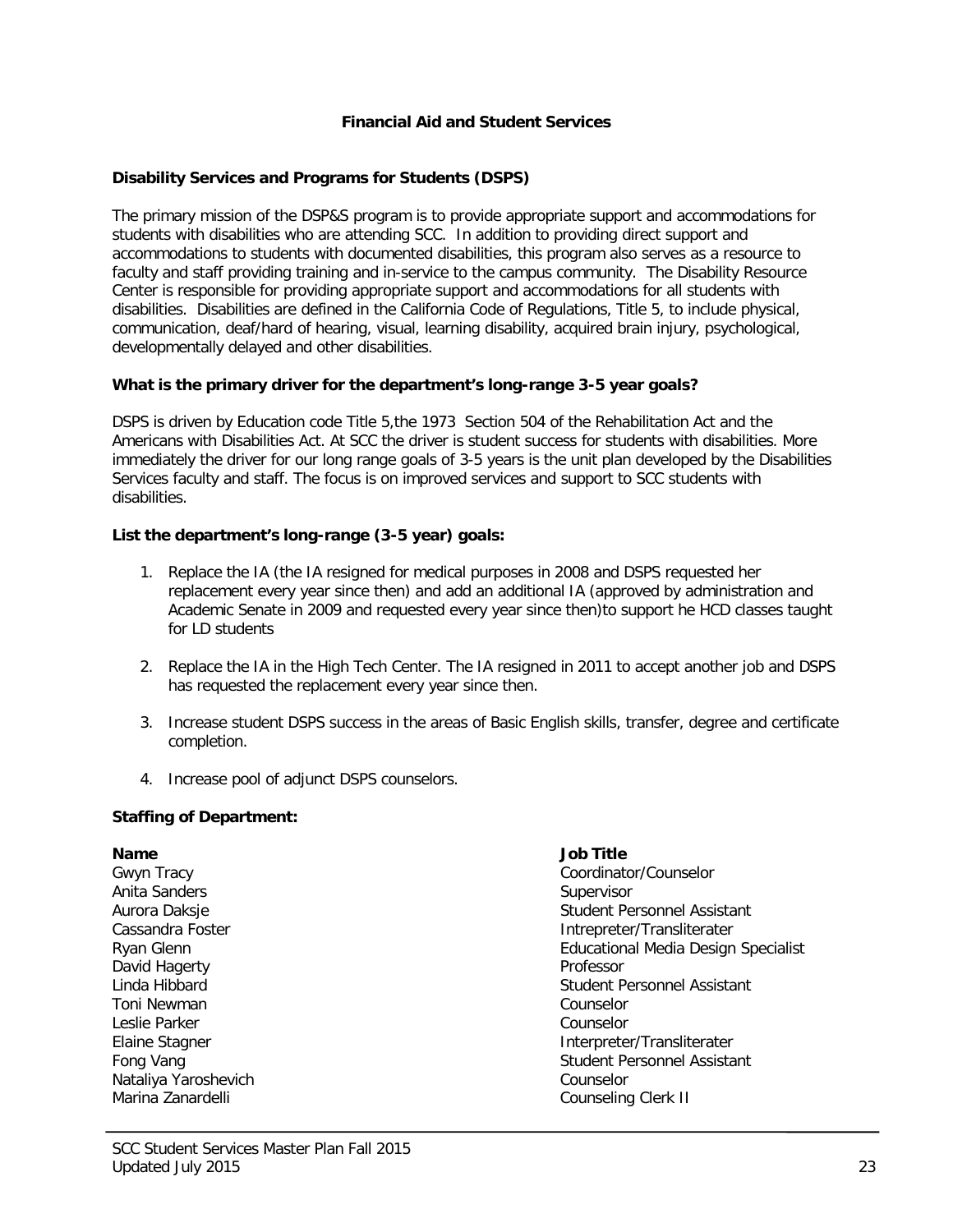## **Financial Aid**

The Financial Aid Office provides financial aid information and application assistance to the SCC community. We strive to provide expedited financial assistance and are continually working to improve our processes and serve students. Through due diligence and our commitment to students we are continuing to increase access to the financial aid programs at SCC in an effort to support student success.

## **What is the primary driver for the department's long-range 3-5 year goals?**

The primary driver for the departments' long range 3-5 year goals is to annually assess our student learning outcomes, staffing levels , and our customer service to students. To ensure the Financial Aid Office is adequately staffed with well-trained individuals to ensure excellent customer service and timely disbursement of financial aid to students.

In addition, technology and communication enhancements should provide streamlined communication and more individualized customer service.

## **List the department's long-range (3-5 year) goals:**

- 1. Fully and properly utilize technology and the implementation of PeopleSoft to provide enhanced and effective communication to facilitate expeditious financial aid file processing.
- 2. Have consistent, adequate, and well-trained staff to provide excellent and individualized customer service to students on a one-on-one basis.
- 3. Provide more financial literacy and default management materials to the students, faculty, staff on campus and in the community.
- 4. Strategically collaborate with other departments to identify and provide personalized services to targeted populations with low persistence rates. Utilize a team approach to delivering services to improve retention and academic success.

## **Staffing of Department:**

| <b>Name</b>                 | <b>Job Title</b>   |
|-----------------------------|--------------------|
| Rukiya Bates                | Supervisor         |
| Sarah Adamovich             | <b>FA Clerk II</b> |
| Melba Duques-Acacia         | <b>FA Clerk II</b> |
| <b>Sharon Gilchrist</b>     | <b>FA Officer</b>  |
| Alisa Foreman               | <b>FA Clerk II</b> |
| Debbie Iwamasa              | <b>FA Officer</b>  |
| <b>Reginald Jean-Gilles</b> | <b>FA Officer</b>  |
| Vladimir Kryuchkov          | <b>FA Clerk II</b> |
| Charito Lagat               | <b>FA Clerk II</b> |
| <b>Cathy Phillips</b>       | <b>FA Officer</b>  |
| Cailin Pulskamp             | <b>FA Clerk II</b> |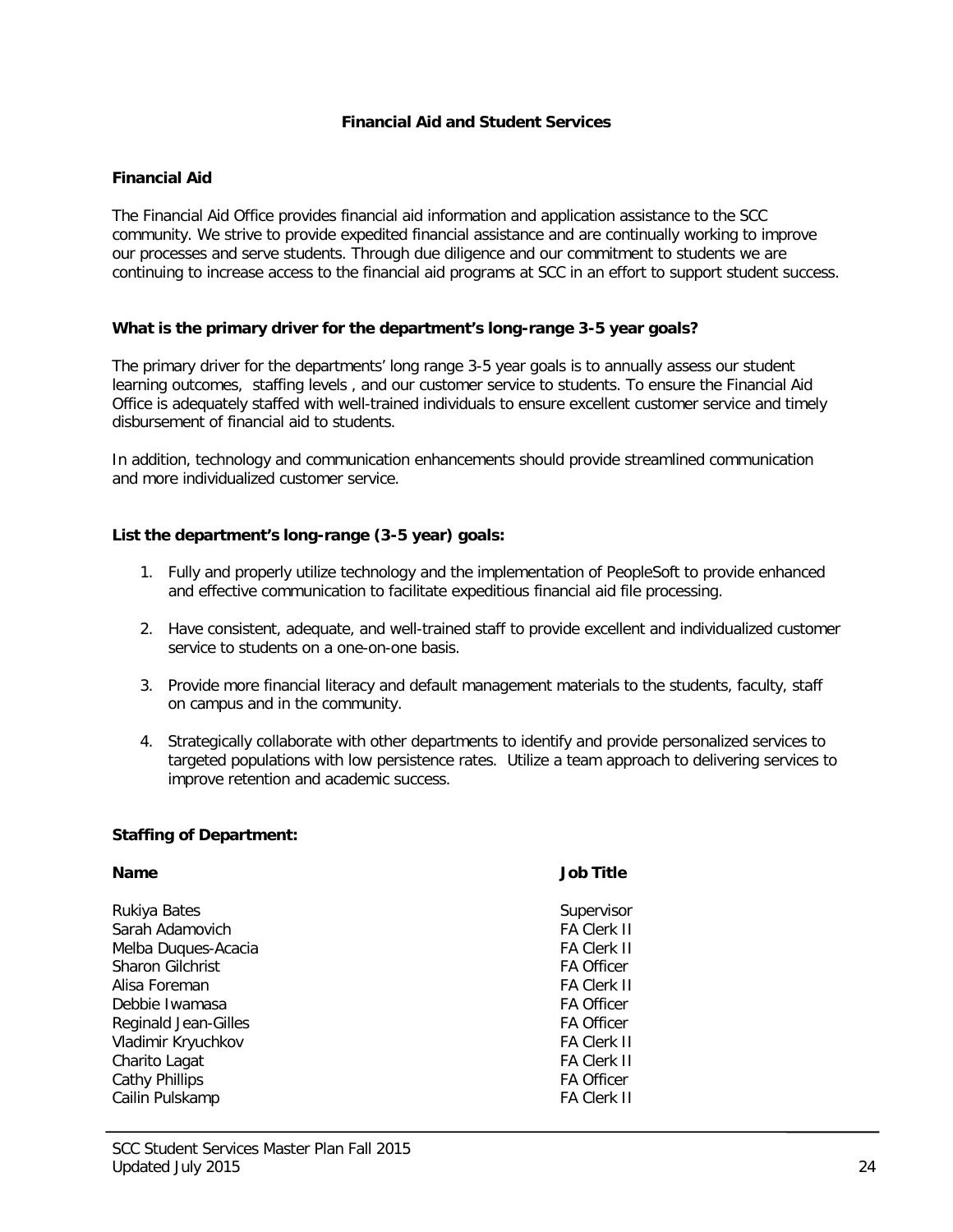# **Financial Aid Staffing continued**

Tatyana Ruchko Karl FA Clerk II (Fa Clerk II Karl Fa Clerk II Karl Fa Clerk II Kasistant Fi Karl Fa Clerk II ( Ruben Ruiz<br>
Jeannette Solorio<br>
FA Officer Jeannette Solorio FA Officer Zhanna Yakubovskaya<br>Vacant Vacant FA Clerk II<br>
Vacant Financial Ai Vacant Vacant Christian Christian Christian Christian Christian Christian Christian Christian Christian Christian Christian Christian Christian Christian Christian Christian Christian Christian Christian Christian Christia

Assistant Financial Aid Officer<br>FA Officer Assistant Financial Aid Officer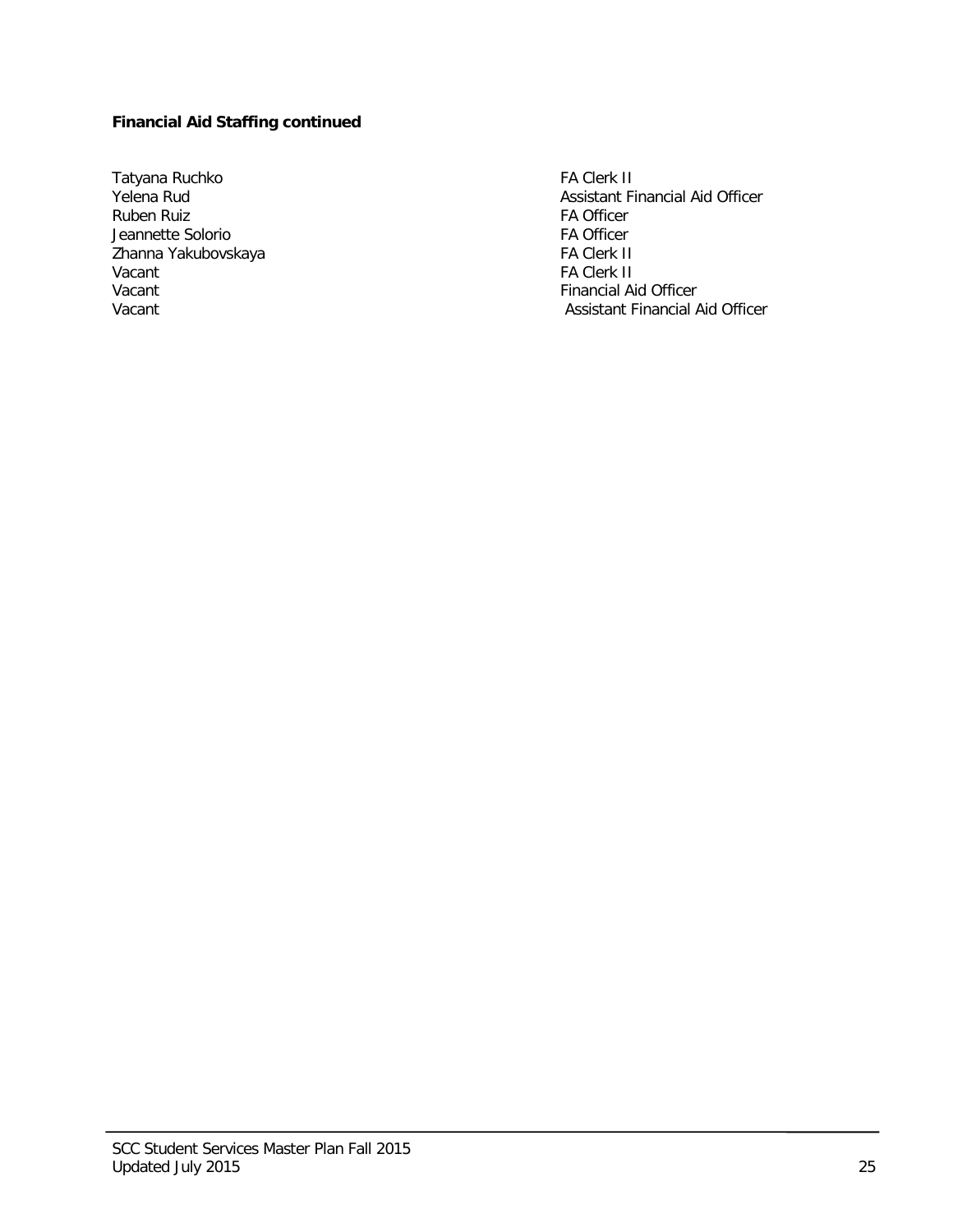## **Outreach**

The mission of Outreach is to increase comprehensive awareness of Sacramento City College to high school students, and the community. We strive to encourage a college going culture for middle, and high school students and community members. We will provide support and information that will empower all to pursue their academic and career goals.

#### **What is the primary driver for the department's long-range 3-5 year goals?**

Increasing enrollment from the community and feeder schools.

## **List the department's long-range (3-5 year) goals:**

- 1. Increase enrollment from area feeder schools
- 2. Increase visibility at community events and college fairs
- 3. Solidify and institutionalize relationship with SCUSD and our partnership in the Pathways program

#### **Staffing of Department:**

#### **Name Job Title**

Tanya Anderson **Calculation Control** Cutreach Specialist<br>
Robert Heiselman **Control Cutreach Specialist**<br>
Outreach Specialist Robert Heiselman and Communications of the Communications of Controllering Controllering Outreach Specialist<br>
Vacant Vacant Vacant Christian Controllering Controllering Controllering Controllering Outreach Specialist<br>
Outreach Clerk III **Outreach Clerk III**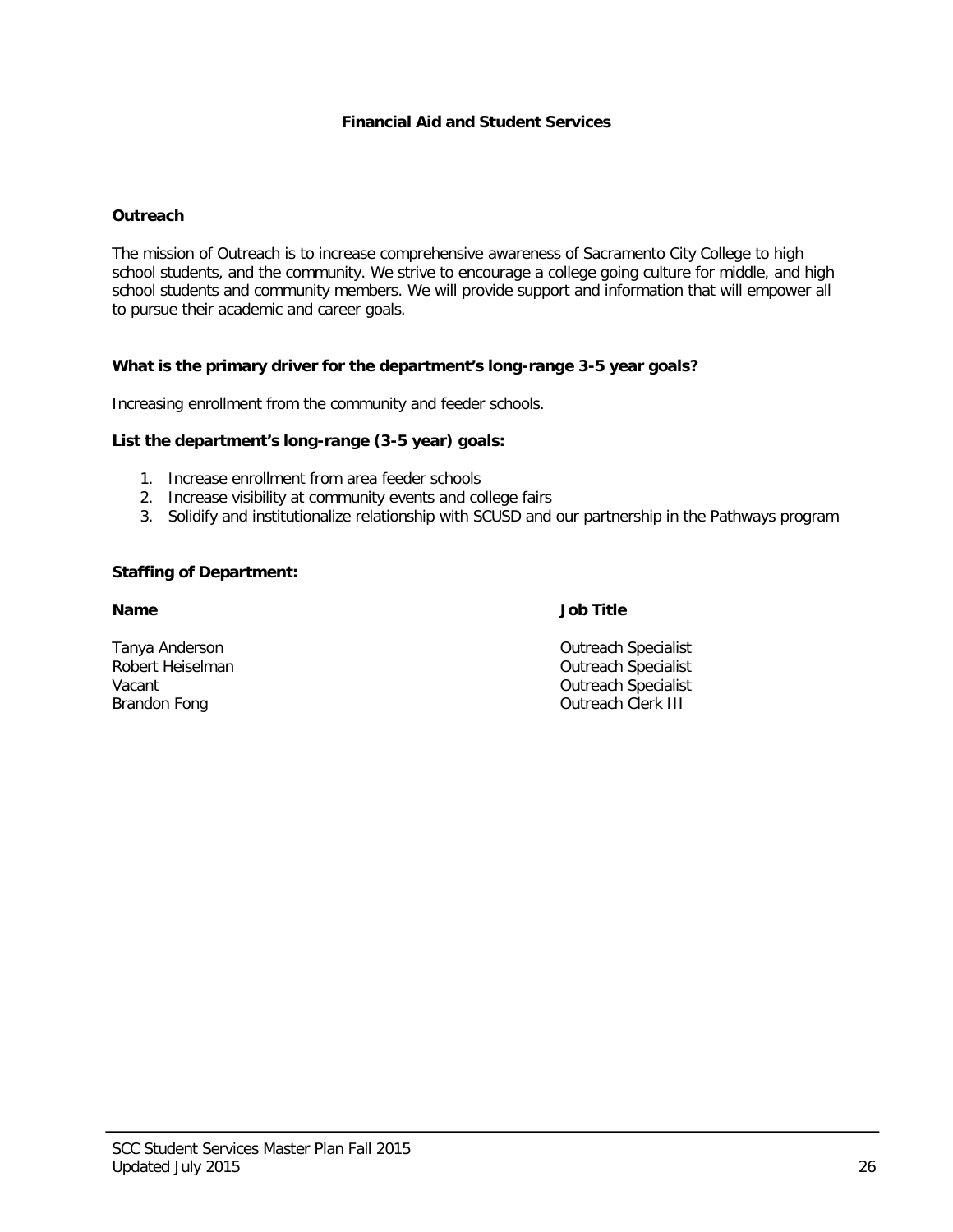## **RISE**

RISE is a student services support program whose primary mission is to increase the number of graduates and transfers among low-income and students of color. Our primary driver is to provide personalized wrap around services to include counseling, mentoring, tutoring, and emotional support to those who seek a relationship-based modality of services. RISE seeks to establish student connections from the pre-collegiate level to goal completion at the community college and beyond.

## **What is the primary driver for the department's long-range 3-5 year goals?**

Our five-year plan is to ultimately create a Village concept by joining forces and resources with other campus support programs with similar intent: Umoja, Puente, and EOP&S. The Village will bring into focus the vast and rich diversity on campus and create a welcoming and supportive environment for those populations historically at-risk.

## **List the department's long-range (3-5 year) goals:**

Under the Village, RISE's five-year plan will be to expand into our feeder high schools to better prepare our prospective students for college rigor; through college course offerings, peer guidance, afterschool programming, and early matriculation processing.

## **Staffing of Department:**

**Name Job Title**

Juan LaChica Counselor Keith Muraki

Valerie Moore<br>
Valerie Moore<br>
Vuan LaChica<br>
Vuan LaChica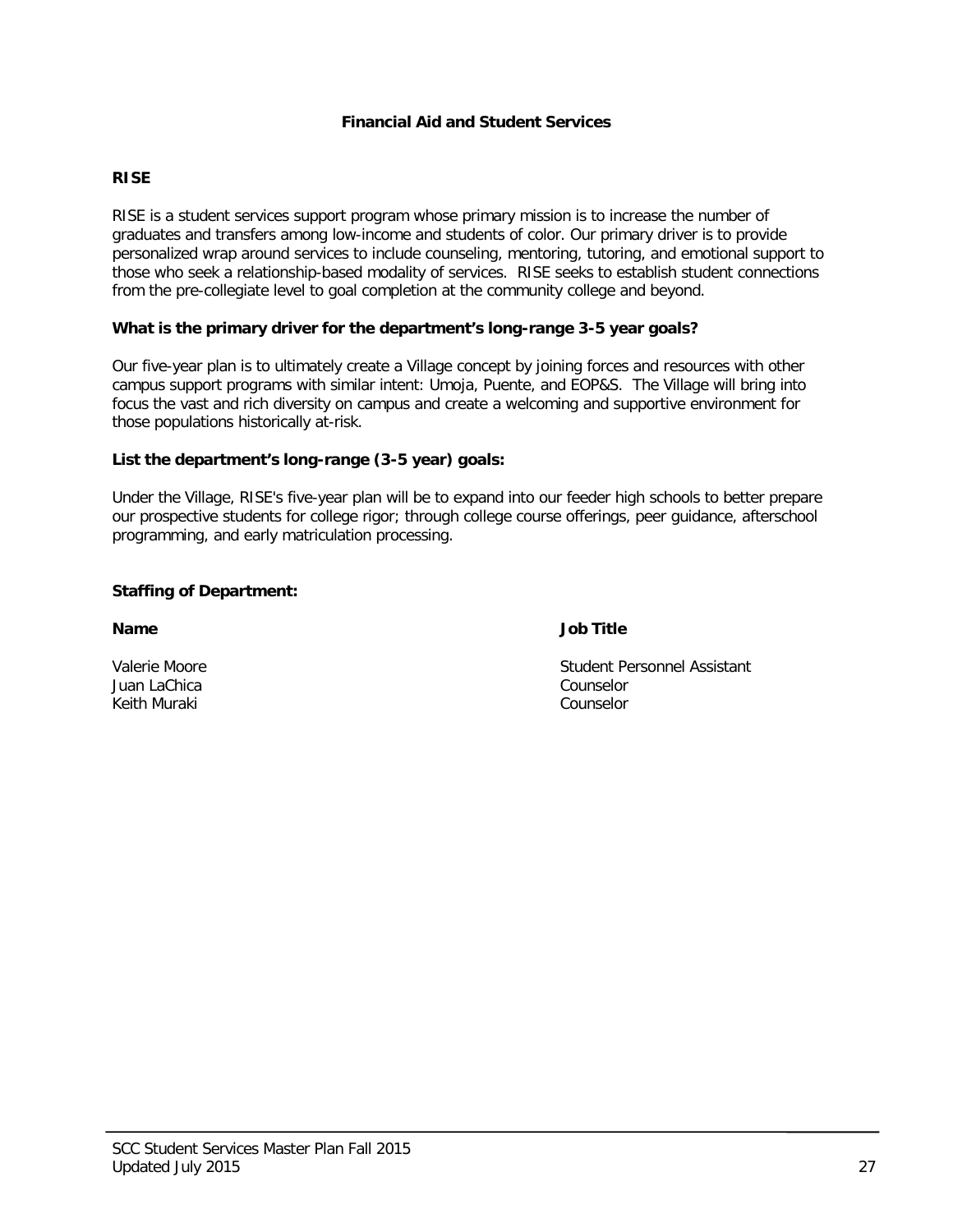## **Workability III**

Workability III provides employment services for Los Rios Community College District students with disabilities who are consumers of the California Department of Rehabilitation.

## **What is the primary driver for the department's long-range 3-5 year goals?**

The primary driver is a focus on serving individuals who are enrolled in a Los Rios academic program, and receiving services from both the Department of Rehabilitation and DSPS with the ultimate goal of transitioning to a career.

#### **List the department's long-range (3-5 year) goals:**

- 1. Development of a standardized tracking system to track referrals, IPE's and service progress.
- 2. Continual increase in collaboration between Department of Rehabilitation, Los Rios DSPS and Workability III.
- 3. The development of an Educational Liaison position to coordinate referrals and meet regularly with students to assess program progress.

## **Staffing of Department:**

**Name Job Title**

Elisher Taylor Interim Coordinator/Counselor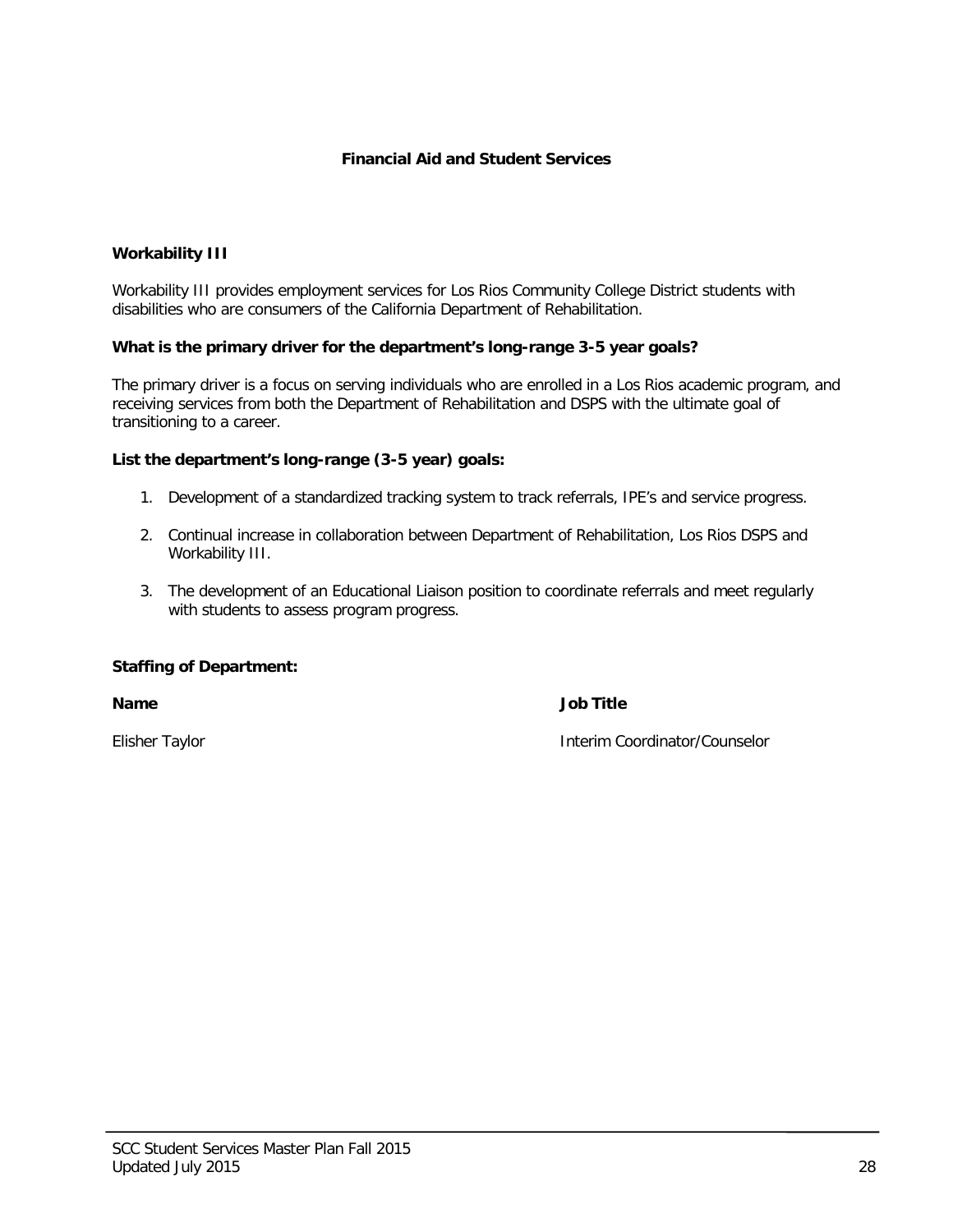#### **Vice President, Student Services**

#### **Mission of Division:**

The mission of Student Services is to provide seamless services and resources to current and prospective students to support successful entry, placement, progression, and achievement of their educational goals. To promote student success, we collaborate with and support our college-wide and community partners. In addition, the Vice President's Office promotes student engagement and civil responsibility.

#### **What is the primary driver for the Division's long –range (3-5 year) goals?**

The primary driver is to manage the change that continues to drive and impact the college's vision, and the mission of Student Services.

#### **List the Division's long-range (3-5 year) goals:**

- 1. Collaboration, customer service and latest technology to better serve students.
- 2. To continue to assure that students feel welcome at the point of entry.

#### **Staffing of Department:**

**Name Job Title**

Michael Poindexter and The Vice President, Student Services<br>
Regina Wilkins<br>
Regina Wilkins Administrative Assistant II

#### **Department Name:**

Cultural Awareness Center

#### **Mission of Department:**

To promote intercultural education and understanding through various programs which include traditional cultural activities and programs that address historical cultural experiences in the US and globally.

## **What is the primary driver for the department's long –range (3-5 year) goals?**

To engage students in programs that encourages, critical thinking, inquiry and advocacy; as they prepare to work and live in a diverse environment.

#### **List the department's long-range (3-5) goals:**

- 1. To have a permanent 10-month SPA.
- 2. To increase budget to include funds for West Sacramento and the Davis Campus.
- 3. To have funding to do a major speakers series.

#### **Staffing of Department:**

**Name Job Title**

Victoria Henderson **Faculty Coordinator, CAC** Tamara Knox Student Personnel Assistant, Temp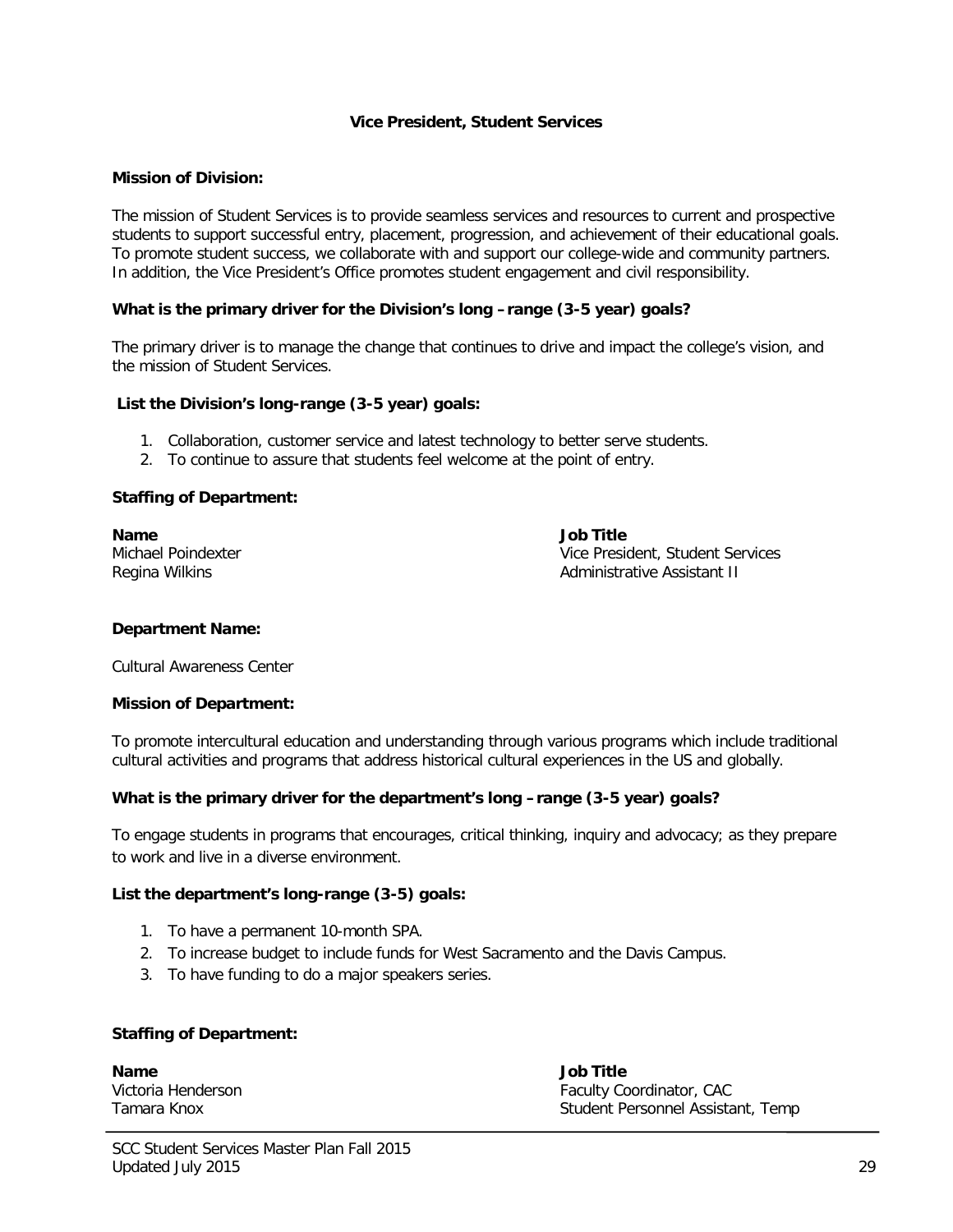## **Department Name:**

Student Leadership and Development

## **Mission of Department:**

The Student Leadership and Development Program at Sacramento City College is designed to provide and complement learning in and out of the classroom. All students are encouraged to create and take advantage of opportunities for involvement that will enhance their academic studies and contribute to their life goals.

## **What is the primary driver for the department's long-range 3-5 year goals?**

- 1. Working towards a more user-friendly, service-oriented program will help to facilitate greater accessibility and student success.
- 2. Technological improvements (web page, online forms, online education, etc.) and curricular advancements (development of leadership training/courses and an academic certificate) will continue to be the focus of attention over the next three years, pending available resources.
- 3. The broad and diverse student population at SCC is served by SLD, but increased resources (staffing, funding, and support) will be helpful in continuing to meet the needs of a changing population.

## **List the department's long-range (3-5 year) goals:**

- 1. Improve information retrieval and operational efficiency by creating online/interactive forms that can be accessed, completed, and submitted through the SLD web page or other online source.
- 2. Improve student leadership and interpersonal skills and abilities by developing online/web-based learning modules to address student clubs and student association orientation and training needs.
- 3. Identify options for turning learning modules into for credit courses (in-class and online).
- 4. Improve services to students (including evening and Outreach Center students) and the campus community by converting a temporary classified position (currently shared with MSD Division Office) to a permanent classified position.

## **Staffing of Department:**

Kimberlee Beyrer Coordinator

**Name Job Title**

Christopher Torres **Student Affairs Specialist** Christopher Torres Student Affairs Specialist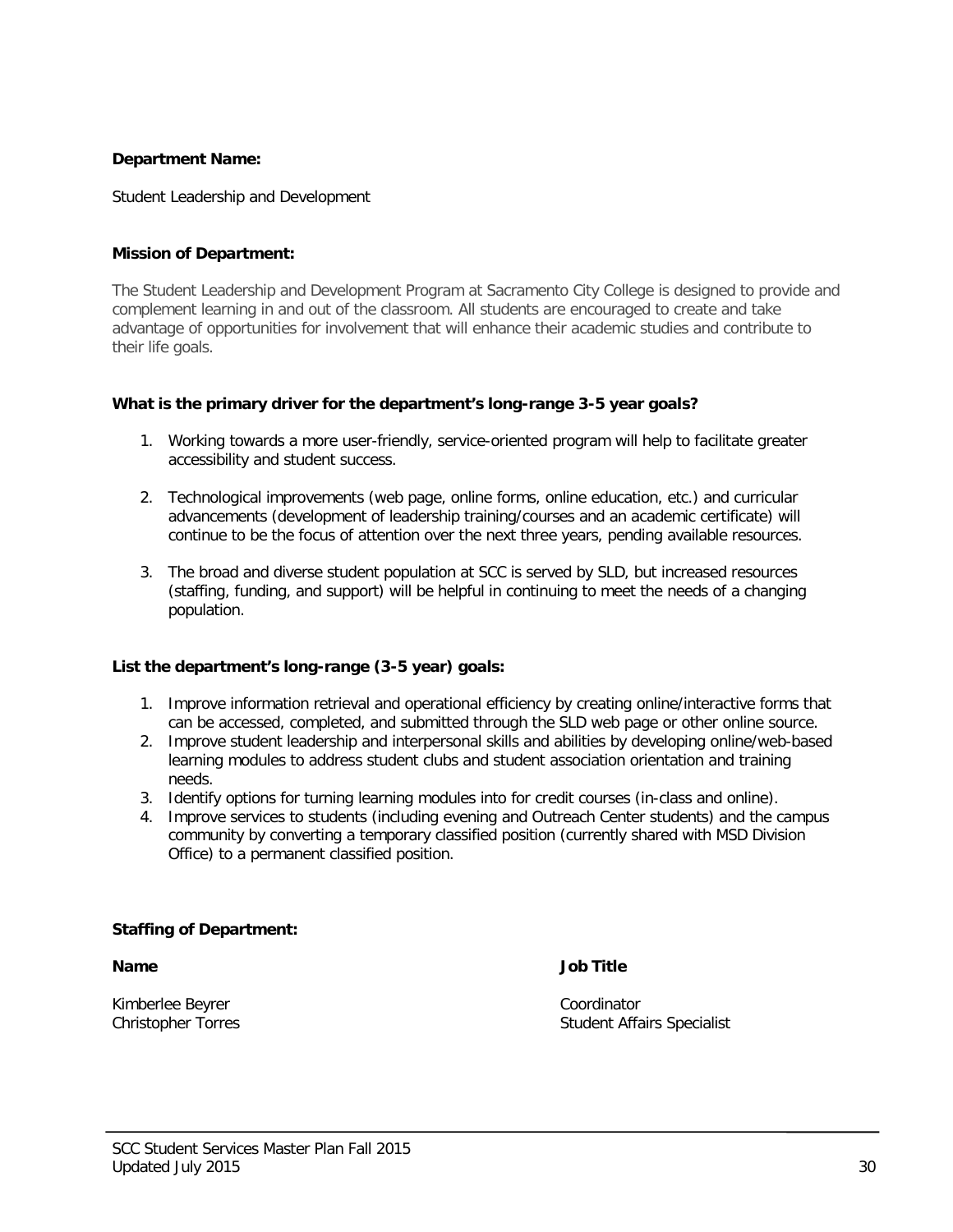## **Work Experience Education and Internship Program**

## **Mission of Department:**

The Work Experience Education and Internship Program advances the mission of Sacramento City College by providing internships and work experience opportunities to qualified students through collaboration with our campus community and employers. We are an experiential academic program which allows students to apply what they have learned in the classroom to a work environment while earning college credit. Internships, coupled with Work Experience classes, promote student success and workforce development by encouraging students to identify career paths, pursue certificates and degrees tied to their chosen career path, and develop professional work skills through internships and work experience opportunities.

The Work Experience Education and Internship Program is here to assist students in finding internships and work experience opportunities related to their major and career interests. We assist students in exploring internships and work experience opportunities, while teaching them the necessary job search skills to pursue their own careers in the future. Our goal is to teach students workplace and job soft skills necessary to develop their own work experience opportunities in the future and play an active role in their own career development.

## **List the department's short-range (1- 3 years) goals:**

- 1. Increase campus awareness and utilization of the Work Experience and Internship Program, including Davis Center and West Sacramento Center.
- 2. Increase visibility and student access of WEXP Program services, by relocating and expanding the Work Experience and Internship Program office, including hands on access to computers for students and WEXP staff to work one on one.
- 3. Hire and train a WEXP Program Internship Developer to assist in establishing employer relations and internship/work experience opportunities.

## **What is the primary driver for the department's short-range (1-3 year) goals?**

- 1. By increasing awareness and utilization, we can provide more students with internship and work experience opportunities that will assist them in their academic major and career decision making process. Students will also gain a valuable understanding of their area of study and chosen major and in turn helps them better understand the coursework. They now have tangible "hands on" experience to tie to the textbook and classroom knowledge, which can lead to higher success in their studies.
- 2. Many internship opportunities are never utilized due to lack of awareness and visibility of program. The current location of the program has poor visibility and is buried within the area of another program. Students struggle with connecting the Work Experience Internship Program with career services provided on our campus, partially due to the disconnect in location from other career services and we have no area for students to sit and work on work experience internship tasks.
- 3. The program is currently functioning with minimal internship developer support after losing a full time position with no full time replacement in the plans.